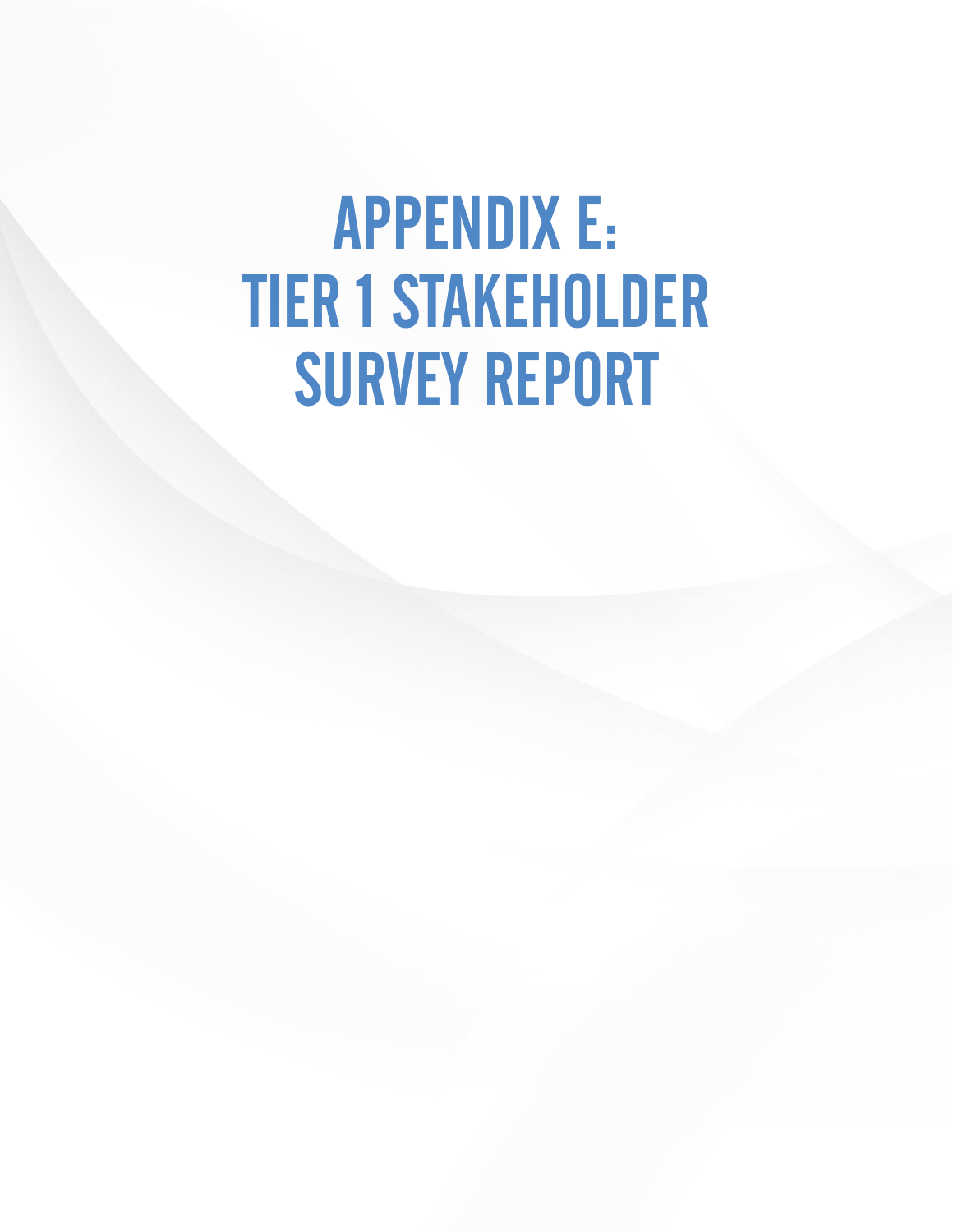

#### Linking Kentucky - Dashboard



| 376       | 100      | 4 mins                                     |
|-----------|----------|--------------------------------------------|
| Started   | Dropouts | Average Time                               |
| Countries |          | Responses $\triangleleft$<br>$\Rightarrow$ |
| US        |          | 100.00%                                    |
| Total     |          | 100.00%                                    |

Which factors are most important in prioritizing investments to improve the state's transportation corridors? (1 = most important)

|                                     | Average Rank |              | 1      |         | 2              |         |        | 3     |         |
|-------------------------------------|--------------|--------------|--------|---------|----------------|---------|--------|-------|---------|
| Improving safety                    | 1.42         |              |        |         |                |         |        |       |         |
| Severity of a corridor's congestion | 2.15         |              |        |         |                |         |        |       |         |
| Ease of reaching destinations       | 2.33         |              |        |         |                |         |        |       |         |
| Data Table                          |              | $\mathbf{1}$ |        |         | $\overline{2}$ |         |        | 3     |         |
|                                     | Average Rank | Count        |        | Percent | Count          | Percent |        | Count | Percent |
|                                     |              |              |        |         |                |         |        |       |         |
| Improving safety                    | 1.42         | 178          |        | 66.42%  | 60             | 25.32%  |        | 26    | 11.4%   |
| Severity of a corridor's congestion | 2.15         | 48           | 17.91% | 106     | 44.73%         | 81      | 35.53% |       | 50%     |

Linking Kentucky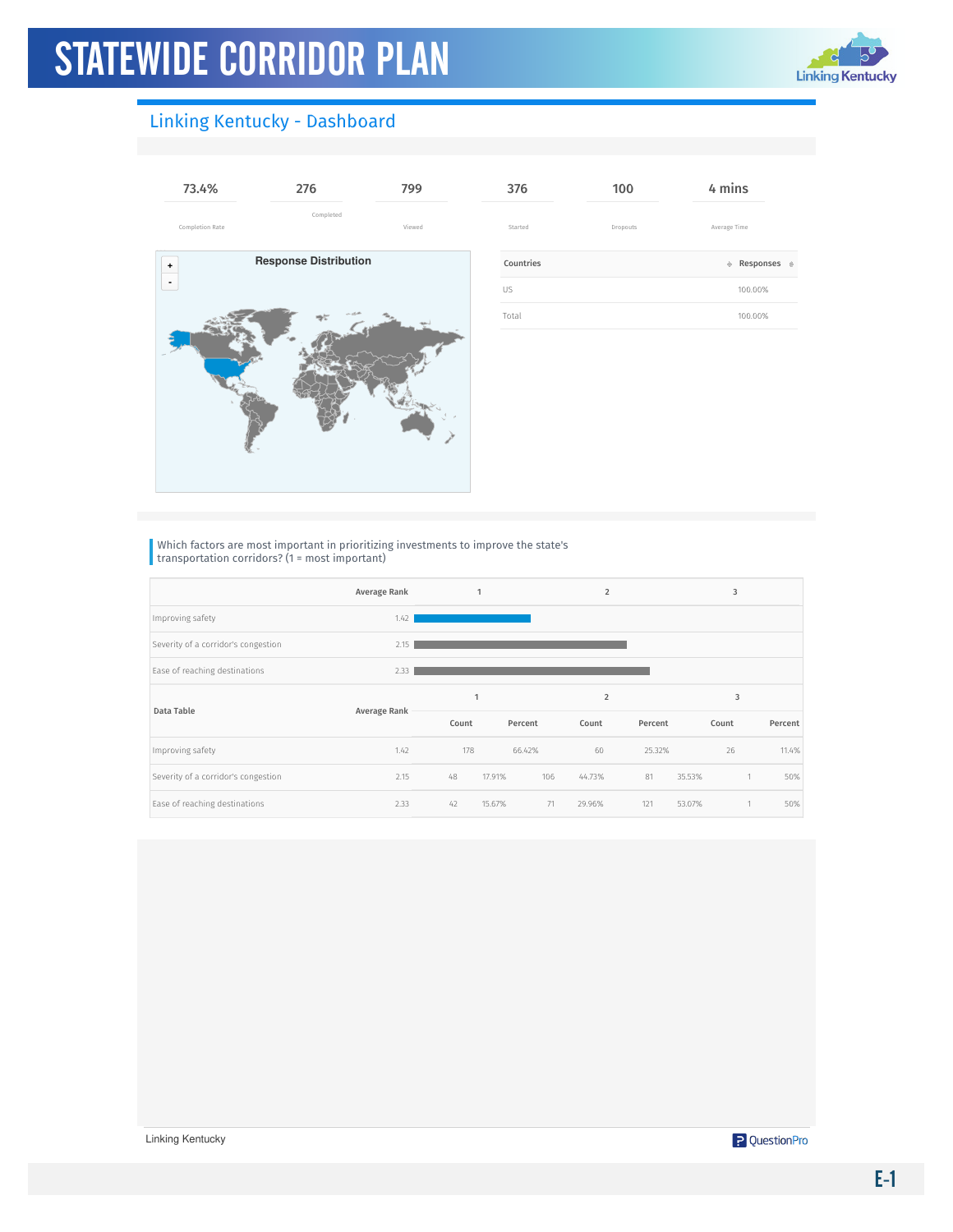

How important is safety in determining transportation investments?



| Answer                   | Count | Percent  | 20% | 40% | 60% | 80% | 100% |
|--------------------------|-------|----------|-----|-----|-----|-----|------|
| Not important            | 1     | $0.35\%$ |     |     |     |     |      |
| Somewhat important       | 13    | 4.53%    |     |     |     |     |      |
| Above average importance | 57    | 19.86%   |     |     |     |     |      |
| Very important           | 216   | 75.26%   |     |     |     |     |      |
| Total                    | 287   | 100 %    |     |     |     |     |      |

How important is the severity of a corridor's congestion in determining transportation investments?



| Answer                   | Count          | Percent | 20% | 40% | 60% | 80% | 100% |
|--------------------------|----------------|---------|-----|-----|-----|-----|------|
| Not important            | $\overline{2}$ | $0.7\%$ |     |     |     |     |      |
| Somewhat important       | 49             | 17.25%  |     |     |     |     |      |
| Above average importance | 123            | 43.31%  |     |     |     |     |      |
| Very important           | 110            | 38.73%  |     |     |     |     |      |
| Total                    | 284            | 100 %   |     |     |     |     |      |

Linking Kentucky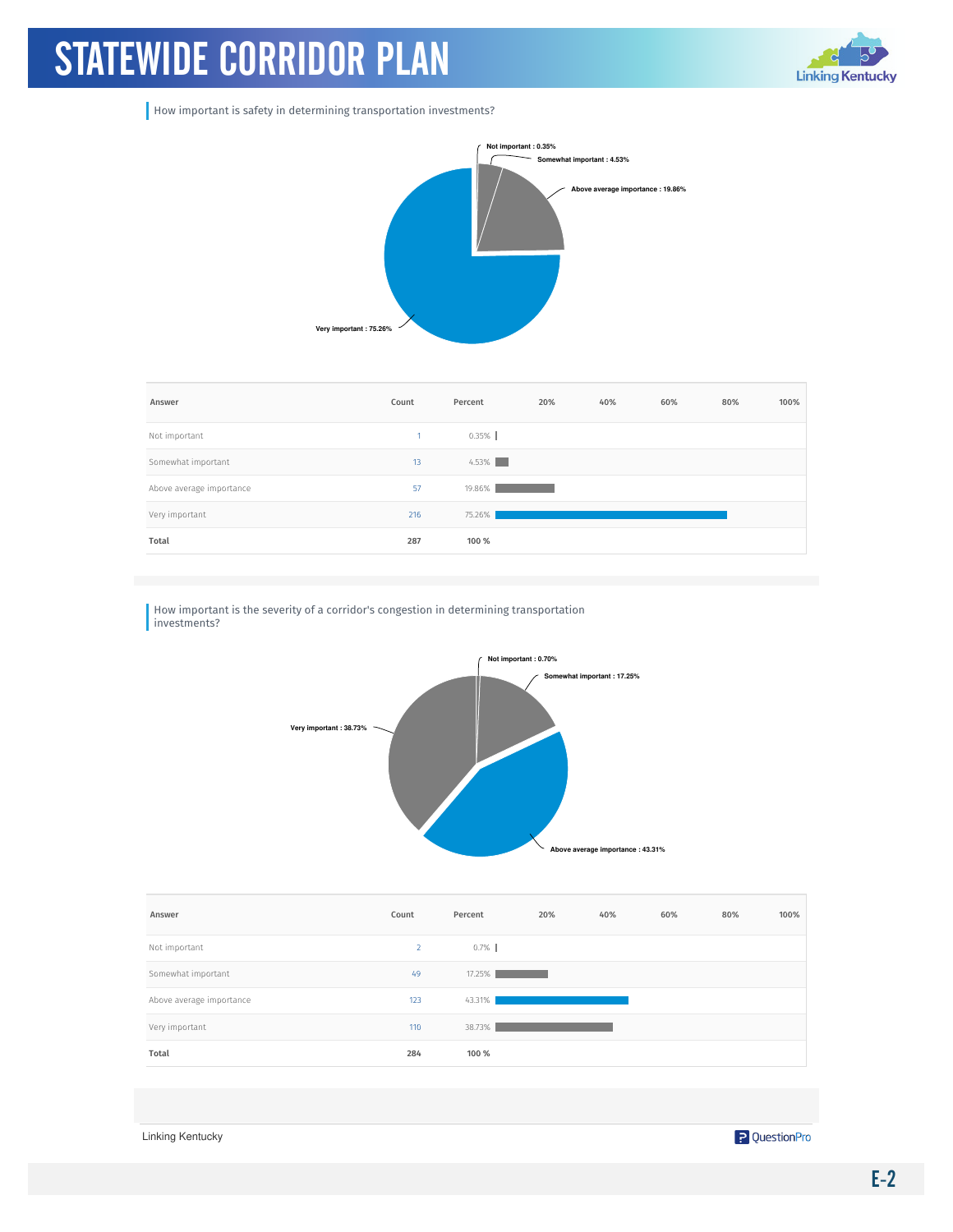

How important is the ease of reaching destinations in determining transportation investments?



| Answer                   | Count | Percent  | 20% | 40% | 60% | 80% | 100% |
|--------------------------|-------|----------|-----|-----|-----|-----|------|
| Not important            | 4     | $1.41\%$ |     |     |     |     |      |
| Somewhat important       | 77    | 27.11%   |     |     |     |     |      |
| Above average importance | 120   | 42.25%   |     |     |     |     |      |
| Very important           | 83    | 29.23%   |     |     |     |     |      |
| Total                    | 284   | 100 %    |     |     |     |     |      |

When looking at the severity of a corridor's congestion, which is more important:



| Answer                                                                                     | Count | Percent | 20% | 40% | 60% | 80% | 100% |
|--------------------------------------------------------------------------------------------|-------|---------|-----|-----|-----|-----|------|
| Current congestion                                                                         | 93    | 32.75%  |     |     |     |     |      |
| Future congestion                                                                          | 145   | 51.06%  |     |     |     |     |      |
| Maintaining corridor's direct connection to a logistic<br>hub (e.g., airport, ports, etc.) | 46    | 16.2%   |     |     |     |     |      |
| Total                                                                                      | 284   | 100 %   |     |     |     |     |      |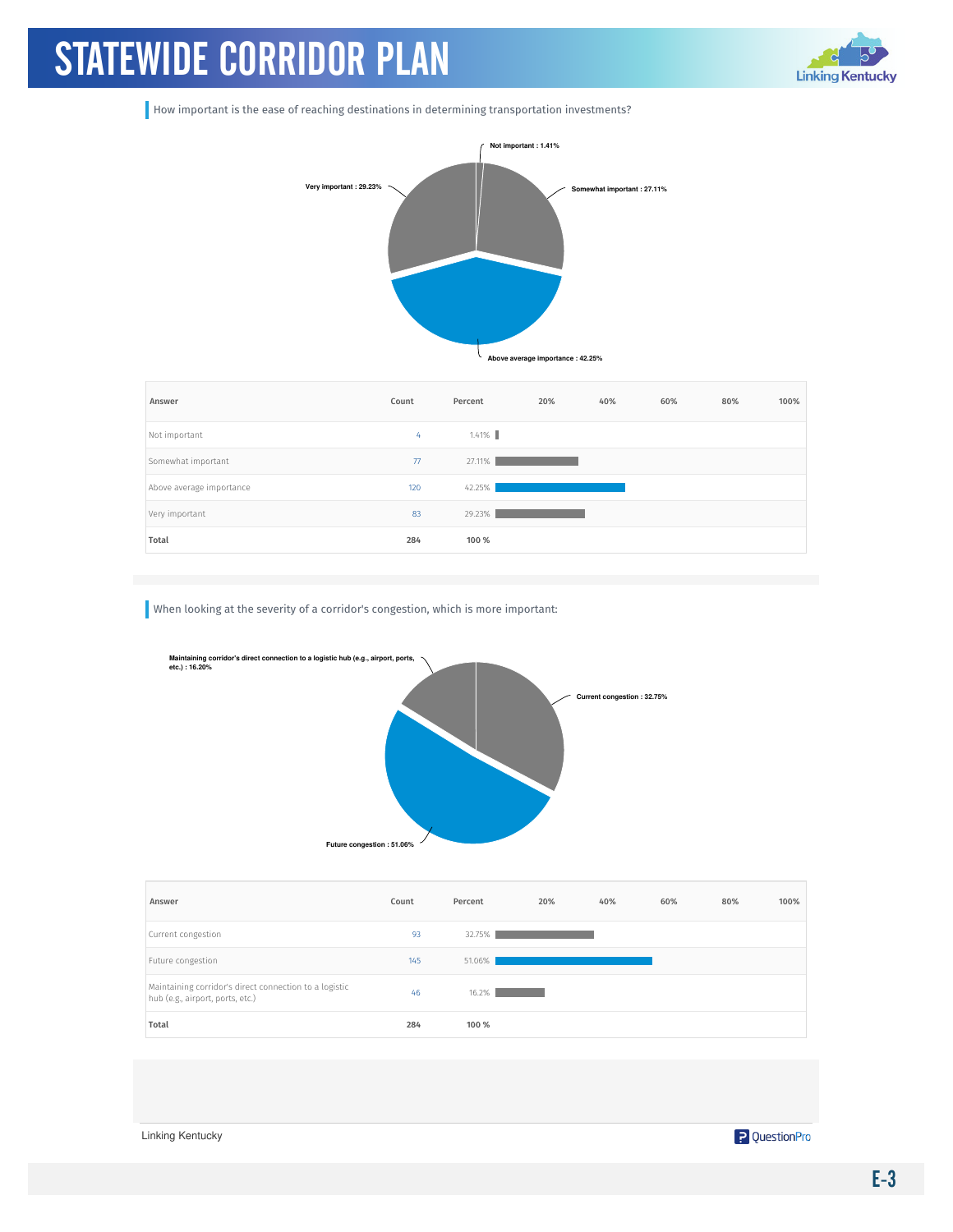

When it comes to the ease of reaching destinations, which is more important:



| Answer                                                                                                            | Count | Percent | 20% | 40% | 60% | 80% | 100% |
|-------------------------------------------------------------------------------------------------------------------|-------|---------|-----|-----|-----|-----|------|
| Total users (population) served by corridor                                                                       | 106   | 36.93%  |     |     |     |     |      |
| Travel time to the closest major generator (e.g.,<br>hospitals, colleges/universities, industrial parks,<br>etc.) | 181   | 63.07%  |     |     |     |     |      |
| Total                                                                                                             | 287   | 100 %   |     |     |     |     |      |

#### Please share any additional comments/questions about improving statewide corridors:

| 03/20/2020 59339005 Safe and reliable travel on these important corridors is essential to our future.<br>Completion of I-69 at Henderson and the Tennessee border is the last link to completing I-69 from Canada to Texas. This is the only Interstate east<br>03/19/2020 59259018 of the Rocky Mountains that would Canada and Mexico. Tolls are acceptable to most people in Western Kentucky as we have grown up and<br>matured with toll roads over the decades.<br>03/19/2020 59253192 We need major corridors built give safe access through out our State not just the middle<br>03/19/2020 59250654 I-69 is an veryimportant corridor to complete.<br>03/19/2020 59240774 Air/noise pollution walls need be considered as important elements in all highway projects<br>03/19/2020 59240021 N/A<br>03/19/2020 59237860 171 and 164 are both in need of evaluation. A connector from 171/75 to 1275 could also be an alternative.<br>Safety on the roadway would be my number one concern with upgrades and improvements. Logistics would be my second concern when it comes<br>03/13/2020 58840774 to being able to safely respond to emergencies and have access to any support agencies that are required to mitigate a hazard. Also, having the<br>ability to redirect / detour traffic without causing additional issues.<br>There are several big trucks as well as regular traffic on this corridor #38 from I know the WKparkway to Russellville. The roads are narrow and<br>03/12/2020 58785856<br>crooked making it very unsafe.<br>03/12/2020 58752506 Please find a way to improve the safety on I-65, especially south of Elizabethtown to Horse Cave.<br>Our limited resources should be spent in areas with current growth, or known growth potential. We seem to be stuck in the cycle of investing<br>03/12/2020 58733361<br>resources in areas with very little growth potential.<br>Maintaining safe, reliable transportation network should be the top priority. Ensuring that funding is appropriated and prioritized for these critical<br>maintenance needs should take precedent over wholesale capacity enhancements. Moving people should be second priority over moving number<br>03/12/2020 58729217 of cars/trucks. Future transportation trends vs. growth of traffic/congestion will provide for more sound and modern decision making. Localities,<br>especially heavily urbanized areas, should have more say and autonomy in the prioritization and process of using federal funds. KYTC oversight as<br>currently practiced is too heavy-handed and over-burdensome on the local transportation planning process.<br>03/12/2020 58727447 Some roadways (like Highway 44) have been ignored for too long!<br>I-71 from Louisville to I-75 in Northern KY is almost at capacity any time of day and should be considered for a third lane each way. Almost all of<br>03/11/2020 58705612 the secondary state roads I travel are in disrepair with pot holes and slips causing uneven pavement. When transporting injured patients over | 03/23/2020 59483863 | Statewide, there seems to be difficulty in moving East/West except for the major WK parkway system, but other than that, we seem to be all<br>North/South oriented. |
|----------------------------------------------------------------------------------------------------------------------------------------------------------------------------------------------------------------------------------------------------------------------------------------------------------------------------------------------------------------------------------------------------------------------------------------------------------------------------------------------------------------------------------------------------------------------------------------------------------------------------------------------------------------------------------------------------------------------------------------------------------------------------------------------------------------------------------------------------------------------------------------------------------------------------------------------------------------------------------------------------------------------------------------------------------------------------------------------------------------------------------------------------------------------------------------------------------------------------------------------------------------------------------------------------------------------------------------------------------------------------------------------------------------------------------------------------------------------------------------------------------------------------------------------------------------------------------------------------------------------------------------------------------------------------------------------------------------------------------------------------------------------------------------------------------------------------------------------------------------------------------------------------------------------------------------------------------------------------------------------------------------------------------------------------------------------------------------------------------------------------------------------------------------------------------------------------------------------------------------------------------------------------------------------------------------------------------------------------------------------------------------------------------------------------------------------------------------------------------------------------------------------------------------------------------------------------------------------------------------------------------------------------------------------------------------------------------------------------------------------------------------------------------------------------------------------------------------------------------------------------------------------------------------------------------------------------------------------------------------------------------------------------------------------------------------------------------|---------------------|---------------------------------------------------------------------------------------------------------------------------------------------------------------------|
|                                                                                                                                                                                                                                                                                                                                                                                                                                                                                                                                                                                                                                                                                                                                                                                                                                                                                                                                                                                                                                                                                                                                                                                                                                                                                                                                                                                                                                                                                                                                                                                                                                                                                                                                                                                                                                                                                                                                                                                                                                                                                                                                                                                                                                                                                                                                                                                                                                                                                                                                                                                                                                                                                                                                                                                                                                                                                                                                                                                                                                                                                  |                     |                                                                                                                                                                     |
|                                                                                                                                                                                                                                                                                                                                                                                                                                                                                                                                                                                                                                                                                                                                                                                                                                                                                                                                                                                                                                                                                                                                                                                                                                                                                                                                                                                                                                                                                                                                                                                                                                                                                                                                                                                                                                                                                                                                                                                                                                                                                                                                                                                                                                                                                                                                                                                                                                                                                                                                                                                                                                                                                                                                                                                                                                                                                                                                                                                                                                                                                  |                     |                                                                                                                                                                     |
|                                                                                                                                                                                                                                                                                                                                                                                                                                                                                                                                                                                                                                                                                                                                                                                                                                                                                                                                                                                                                                                                                                                                                                                                                                                                                                                                                                                                                                                                                                                                                                                                                                                                                                                                                                                                                                                                                                                                                                                                                                                                                                                                                                                                                                                                                                                                                                                                                                                                                                                                                                                                                                                                                                                                                                                                                                                                                                                                                                                                                                                                                  |                     |                                                                                                                                                                     |
|                                                                                                                                                                                                                                                                                                                                                                                                                                                                                                                                                                                                                                                                                                                                                                                                                                                                                                                                                                                                                                                                                                                                                                                                                                                                                                                                                                                                                                                                                                                                                                                                                                                                                                                                                                                                                                                                                                                                                                                                                                                                                                                                                                                                                                                                                                                                                                                                                                                                                                                                                                                                                                                                                                                                                                                                                                                                                                                                                                                                                                                                                  |                     |                                                                                                                                                                     |
|                                                                                                                                                                                                                                                                                                                                                                                                                                                                                                                                                                                                                                                                                                                                                                                                                                                                                                                                                                                                                                                                                                                                                                                                                                                                                                                                                                                                                                                                                                                                                                                                                                                                                                                                                                                                                                                                                                                                                                                                                                                                                                                                                                                                                                                                                                                                                                                                                                                                                                                                                                                                                                                                                                                                                                                                                                                                                                                                                                                                                                                                                  |                     |                                                                                                                                                                     |
|                                                                                                                                                                                                                                                                                                                                                                                                                                                                                                                                                                                                                                                                                                                                                                                                                                                                                                                                                                                                                                                                                                                                                                                                                                                                                                                                                                                                                                                                                                                                                                                                                                                                                                                                                                                                                                                                                                                                                                                                                                                                                                                                                                                                                                                                                                                                                                                                                                                                                                                                                                                                                                                                                                                                                                                                                                                                                                                                                                                                                                                                                  |                     |                                                                                                                                                                     |
|                                                                                                                                                                                                                                                                                                                                                                                                                                                                                                                                                                                                                                                                                                                                                                                                                                                                                                                                                                                                                                                                                                                                                                                                                                                                                                                                                                                                                                                                                                                                                                                                                                                                                                                                                                                                                                                                                                                                                                                                                                                                                                                                                                                                                                                                                                                                                                                                                                                                                                                                                                                                                                                                                                                                                                                                                                                                                                                                                                                                                                                                                  |                     |                                                                                                                                                                     |
|                                                                                                                                                                                                                                                                                                                                                                                                                                                                                                                                                                                                                                                                                                                                                                                                                                                                                                                                                                                                                                                                                                                                                                                                                                                                                                                                                                                                                                                                                                                                                                                                                                                                                                                                                                                                                                                                                                                                                                                                                                                                                                                                                                                                                                                                                                                                                                                                                                                                                                                                                                                                                                                                                                                                                                                                                                                                                                                                                                                                                                                                                  |                     |                                                                                                                                                                     |
|                                                                                                                                                                                                                                                                                                                                                                                                                                                                                                                                                                                                                                                                                                                                                                                                                                                                                                                                                                                                                                                                                                                                                                                                                                                                                                                                                                                                                                                                                                                                                                                                                                                                                                                                                                                                                                                                                                                                                                                                                                                                                                                                                                                                                                                                                                                                                                                                                                                                                                                                                                                                                                                                                                                                                                                                                                                                                                                                                                                                                                                                                  |                     |                                                                                                                                                                     |
|                                                                                                                                                                                                                                                                                                                                                                                                                                                                                                                                                                                                                                                                                                                                                                                                                                                                                                                                                                                                                                                                                                                                                                                                                                                                                                                                                                                                                                                                                                                                                                                                                                                                                                                                                                                                                                                                                                                                                                                                                                                                                                                                                                                                                                                                                                                                                                                                                                                                                                                                                                                                                                                                                                                                                                                                                                                                                                                                                                                                                                                                                  |                     |                                                                                                                                                                     |
|                                                                                                                                                                                                                                                                                                                                                                                                                                                                                                                                                                                                                                                                                                                                                                                                                                                                                                                                                                                                                                                                                                                                                                                                                                                                                                                                                                                                                                                                                                                                                                                                                                                                                                                                                                                                                                                                                                                                                                                                                                                                                                                                                                                                                                                                                                                                                                                                                                                                                                                                                                                                                                                                                                                                                                                                                                                                                                                                                                                                                                                                                  |                     |                                                                                                                                                                     |
|                                                                                                                                                                                                                                                                                                                                                                                                                                                                                                                                                                                                                                                                                                                                                                                                                                                                                                                                                                                                                                                                                                                                                                                                                                                                                                                                                                                                                                                                                                                                                                                                                                                                                                                                                                                                                                                                                                                                                                                                                                                                                                                                                                                                                                                                                                                                                                                                                                                                                                                                                                                                                                                                                                                                                                                                                                                                                                                                                                                                                                                                                  |                     |                                                                                                                                                                     |
|                                                                                                                                                                                                                                                                                                                                                                                                                                                                                                                                                                                                                                                                                                                                                                                                                                                                                                                                                                                                                                                                                                                                                                                                                                                                                                                                                                                                                                                                                                                                                                                                                                                                                                                                                                                                                                                                                                                                                                                                                                                                                                                                                                                                                                                                                                                                                                                                                                                                                                                                                                                                                                                                                                                                                                                                                                                                                                                                                                                                                                                                                  |                     |                                                                                                                                                                     |
|                                                                                                                                                                                                                                                                                                                                                                                                                                                                                                                                                                                                                                                                                                                                                                                                                                                                                                                                                                                                                                                                                                                                                                                                                                                                                                                                                                                                                                                                                                                                                                                                                                                                                                                                                                                                                                                                                                                                                                                                                                                                                                                                                                                                                                                                                                                                                                                                                                                                                                                                                                                                                                                                                                                                                                                                                                                                                                                                                                                                                                                                                  |                     |                                                                                                                                                                     |

Linking Kentucky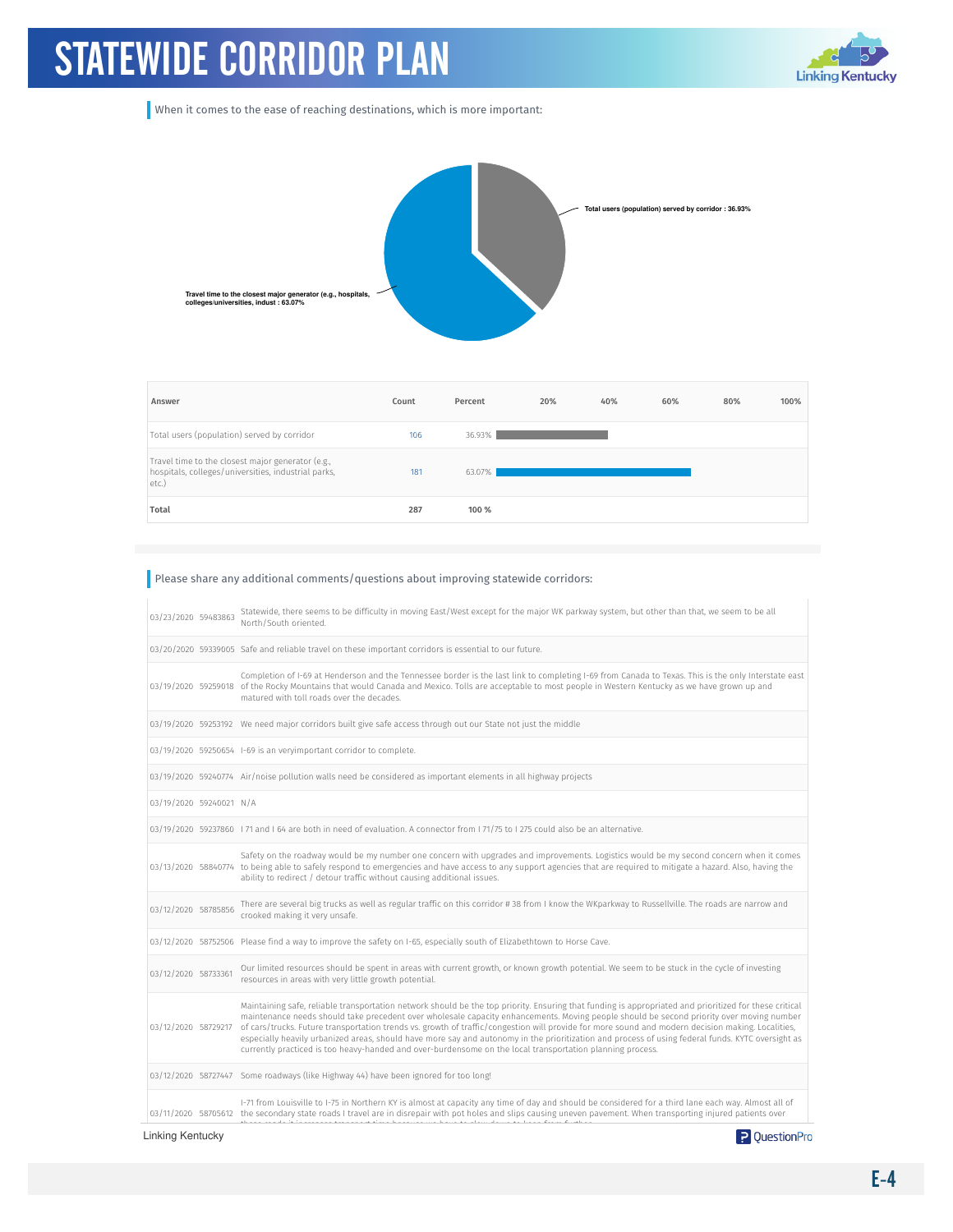

| 03/11/2020 58700140 Most state maintained roads in NKY, Dixie Highway, KY 17 and Kyles Lane in particular, are in bad shape and an embarrassment to the region.<br>03/11/2020 58698902 improvement projects completed in the past 2 years there are portions of I-75 are not complete causing hazardous situations fix them. corridor #15<br>is the same way projects are started and not complete please complete them<br>03/11/2020 58692672 passing lanes added to current corridors will greatly help with congestion<br>03/11/2020 58691848<br>We are 1 hour away from I 75.<br>03/11/2020 58691600 West Kentucky would REALLY appreciate smoother. less potholed (thus dangerous) pavement to the Golden Triangle.<br>03/11/2020 58691524 We appreciate your interest and giving me the opportunity to take part in the survey.<br>03/09/2020 58513331 I think that overall safety should be considered of most importance and then the ease of travel to areas of high importance.<br>We are in desperate need of an east to west corridor south of the 3 Northern Kentucky Counties. A connection between I 71 and I 75 with<br>03/09/2020 58423129 connection to Indian and Ohio would help fix all three points that were made in the survey as well as give opportunity to future Economic<br>Develpoment.<br>03/08/2020 58396183 Within the NKADD region, there are NO east west cooridors through Carroll, Owen, Gallatin, Grant & Pendleton counties.<br>03/05/2020 58219228 daily because patients need medical facilities that provide a higher level of care. Providing a safe and well-maintained transportation route is life-<br>saving for many sick and injured Kentuckians, along with the EMS Providers providing the transports<br>03/04/2020 58161288<br>condition of our roadways.<br>03/04/2020 58143659 Safety is always number 1 concern, current congestion and future congestion also need to be a consideration.<br>03/04/2020 58123306 connects to major cities and hospitals and is congested and needs to be widened to improve all. Safety time and congestion. It's these parts that<br>need to be looked at that connect high populated cities to interstate<br>03/04/2020 58123044<br>through that area now.<br>03/04/2020 58121986 children patients must go to one of these Cincinnati hospitals, EMS has no other choices. 275 from I-75 to Cincinnati (both directions) must also be<br>a priority. The same traffic back-ups and delays occur here delaying ambulance transports. Both of these corridors are a logistically daily<br>03/04/2020 58122195<br>longer which ties up our roadways and makes it even more difficult for our first responders.<br>03/04/2020 58121889<br>critical need on I-71.<br>03/04/2020 58121346<br>interstate.<br>03/04/2020 58121493 Quality/Maintenance improves safety as well. | these roads it increases transport time because we have to slow down to keep from further                                                                                                                                                                                                                                                                                                                                                                                                                                                                                                                                                                                                                                                                                                                                                                                                                                           |
|-------------------------------------------------------------------------------------------------------------------------------------------------------------------------------------------------------------------------------------------------------------------------------------------------------------------------------------------------------------------------------------------------------------------------------------------------------------------------------------------------------------------------------------------------------------------------------------------------------------------------------------------------------------------------------------------------------------------------------------------------------------------------------------------------------------------------------------------------------------------------------------------------------------------------------------------------------------------------------------------------------------------------------------------------------------------------------------------------------------------------------------------------------------------------------------------------------------------------------------------------------------------------------------------------------------------------------------------------------------------------------------------------------------------------------------------------------------------------------------------------------------------------------------------------------------------------------------------------------------------------------------------------------------------------------------------------------------------------------------------------------------------------------------------------------------------------------------------------------------------------------------------------------------------------------------------------------------------------------------------------------------------------------------------------------------------------------------------------------------------------------------------------------------------------------------------------------------------------------------------------------------------------------------------------------------------------------------------------------------------------------------------------------------------------------------------------------------------------------------------------------------------------------------------------------------------------------------------------------------------------------------------------------------------------------------------------------------------------------------------------------------------------------------------------------------------------------------------------------------------|-------------------------------------------------------------------------------------------------------------------------------------------------------------------------------------------------------------------------------------------------------------------------------------------------------------------------------------------------------------------------------------------------------------------------------------------------------------------------------------------------------------------------------------------------------------------------------------------------------------------------------------------------------------------------------------------------------------------------------------------------------------------------------------------------------------------------------------------------------------------------------------------------------------------------------------|
|                                                                                                                                                                                                                                                                                                                                                                                                                                                                                                                                                                                                                                                                                                                                                                                                                                                                                                                                                                                                                                                                                                                                                                                                                                                                                                                                                                                                                                                                                                                                                                                                                                                                                                                                                                                                                                                                                                                                                                                                                                                                                                                                                                                                                                                                                                                                                                                                                                                                                                                                                                                                                                                                                                                                                                                                                                                                   |                                                                                                                                                                                                                                                                                                                                                                                                                                                                                                                                                                                                                                                                                                                                                                                                                                                                                                                                     |
|                                                                                                                                                                                                                                                                                                                                                                                                                                                                                                                                                                                                                                                                                                                                                                                                                                                                                                                                                                                                                                                                                                                                                                                                                                                                                                                                                                                                                                                                                                                                                                                                                                                                                                                                                                                                                                                                                                                                                                                                                                                                                                                                                                                                                                                                                                                                                                                                                                                                                                                                                                                                                                                                                                                                                                                                                                                                   | corridor #3 road improvement projects are start but never finished I travel I-75 north from London KY to Cincinnati OH I have only seen 3 road                                                                                                                                                                                                                                                                                                                                                                                                                                                                                                                                                                                                                                                                                                                                                                                      |
|                                                                                                                                                                                                                                                                                                                                                                                                                                                                                                                                                                                                                                                                                                                                                                                                                                                                                                                                                                                                                                                                                                                                                                                                                                                                                                                                                                                                                                                                                                                                                                                                                                                                                                                                                                                                                                                                                                                                                                                                                                                                                                                                                                                                                                                                                                                                                                                                                                                                                                                                                                                                                                                                                                                                                                                                                                                                   |                                                                                                                                                                                                                                                                                                                                                                                                                                                                                                                                                                                                                                                                                                                                                                                                                                                                                                                                     |
|                                                                                                                                                                                                                                                                                                                                                                                                                                                                                                                                                                                                                                                                                                                                                                                                                                                                                                                                                                                                                                                                                                                                                                                                                                                                                                                                                                                                                                                                                                                                                                                                                                                                                                                                                                                                                                                                                                                                                                                                                                                                                                                                                                                                                                                                                                                                                                                                                                                                                                                                                                                                                                                                                                                                                                                                                                                                   | The beautiful Lake Cumberland area needs safe but yet ease of access to the Lake areas for tourism which has a huge impact on Wayne County.                                                                                                                                                                                                                                                                                                                                                                                                                                                                                                                                                                                                                                                                                                                                                                                         |
|                                                                                                                                                                                                                                                                                                                                                                                                                                                                                                                                                                                                                                                                                                                                                                                                                                                                                                                                                                                                                                                                                                                                                                                                                                                                                                                                                                                                                                                                                                                                                                                                                                                                                                                                                                                                                                                                                                                                                                                                                                                                                                                                                                                                                                                                                                                                                                                                                                                                                                                                                                                                                                                                                                                                                                                                                                                                   |                                                                                                                                                                                                                                                                                                                                                                                                                                                                                                                                                                                                                                                                                                                                                                                                                                                                                                                                     |
|                                                                                                                                                                                                                                                                                                                                                                                                                                                                                                                                                                                                                                                                                                                                                                                                                                                                                                                                                                                                                                                                                                                                                                                                                                                                                                                                                                                                                                                                                                                                                                                                                                                                                                                                                                                                                                                                                                                                                                                                                                                                                                                                                                                                                                                                                                                                                                                                                                                                                                                                                                                                                                                                                                                                                                                                                                                                   |                                                                                                                                                                                                                                                                                                                                                                                                                                                                                                                                                                                                                                                                                                                                                                                                                                                                                                                                     |
|                                                                                                                                                                                                                                                                                                                                                                                                                                                                                                                                                                                                                                                                                                                                                                                                                                                                                                                                                                                                                                                                                                                                                                                                                                                                                                                                                                                                                                                                                                                                                                                                                                                                                                                                                                                                                                                                                                                                                                                                                                                                                                                                                                                                                                                                                                                                                                                                                                                                                                                                                                                                                                                                                                                                                                                                                                                                   |                                                                                                                                                                                                                                                                                                                                                                                                                                                                                                                                                                                                                                                                                                                                                                                                                                                                                                                                     |
|                                                                                                                                                                                                                                                                                                                                                                                                                                                                                                                                                                                                                                                                                                                                                                                                                                                                                                                                                                                                                                                                                                                                                                                                                                                                                                                                                                                                                                                                                                                                                                                                                                                                                                                                                                                                                                                                                                                                                                                                                                                                                                                                                                                                                                                                                                                                                                                                                                                                                                                                                                                                                                                                                                                                                                                                                                                                   |                                                                                                                                                                                                                                                                                                                                                                                                                                                                                                                                                                                                                                                                                                                                                                                                                                                                                                                                     |
|                                                                                                                                                                                                                                                                                                                                                                                                                                                                                                                                                                                                                                                                                                                                                                                                                                                                                                                                                                                                                                                                                                                                                                                                                                                                                                                                                                                                                                                                                                                                                                                                                                                                                                                                                                                                                                                                                                                                                                                                                                                                                                                                                                                                                                                                                                                                                                                                                                                                                                                                                                                                                                                                                                                                                                                                                                                                   |                                                                                                                                                                                                                                                                                                                                                                                                                                                                                                                                                                                                                                                                                                                                                                                                                                                                                                                                     |
|                                                                                                                                                                                                                                                                                                                                                                                                                                                                                                                                                                                                                                                                                                                                                                                                                                                                                                                                                                                                                                                                                                                                                                                                                                                                                                                                                                                                                                                                                                                                                                                                                                                                                                                                                                                                                                                                                                                                                                                                                                                                                                                                                                                                                                                                                                                                                                                                                                                                                                                                                                                                                                                                                                                                                                                                                                                                   | Safe travel routes from rural portions of KY to urban areas is vital. Rural EMS agencies in Western KY travel to hospitals in Louisville and Lexington                                                                                                                                                                                                                                                                                                                                                                                                                                                                                                                                                                                                                                                                                                                                                                              |
|                                                                                                                                                                                                                                                                                                                                                                                                                                                                                                                                                                                                                                                                                                                                                                                                                                                                                                                                                                                                                                                                                                                                                                                                                                                                                                                                                                                                                                                                                                                                                                                                                                                                                                                                                                                                                                                                                                                                                                                                                                                                                                                                                                                                                                                                                                                                                                                                                                                                                                                                                                                                                                                                                                                                                                                                                                                                   | I feel that if the rural roadways were shown more concern and necessary repairs made this would prevent accidents and increase the time of<br>travel to and from destinations. Highway 421 in Harlan County from Harlan to Leslie County is unsafe for travel for persons going to and from<br>work, traveling to doctors, transporting goods but especially to the children that must travel this mountain on a daily basis. I am sure that travel in<br>other parts of the state is important for commerce but public safety and the lives of our residents should be more important at this time. I would<br>request that someone from the Department of Transportation and from Frankfort would make a visit to our area and evaluate for themselves the                                                                                                                                                                        |
|                                                                                                                                                                                                                                                                                                                                                                                                                                                                                                                                                                                                                                                                                                                                                                                                                                                                                                                                                                                                                                                                                                                                                                                                                                                                                                                                                                                                                                                                                                                                                                                                                                                                                                                                                                                                                                                                                                                                                                                                                                                                                                                                                                                                                                                                                                                                                                                                                                                                                                                                                                                                                                                                                                                                                                                                                                                                   |                                                                                                                                                                                                                                                                                                                                                                                                                                                                                                                                                                                                                                                                                                                                                                                                                                                                                                                                     |
|                                                                                                                                                                                                                                                                                                                                                                                                                                                                                                                                                                                                                                                                                                                                                                                                                                                                                                                                                                                                                                                                                                                                                                                                                                                                                                                                                                                                                                                                                                                                                                                                                                                                                                                                                                                                                                                                                                                                                                                                                                                                                                                                                                                                                                                                                                                                                                                                                                                                                                                                                                                                                                                                                                                                                                                                                                                                   | With secondary roads such as KY 245 in bardstown is highly traveled by commercial, public, and general public. This is a major route like others                                                                                                                                                                                                                                                                                                                                                                                                                                                                                                                                                                                                                                                                                                                                                                                    |
|                                                                                                                                                                                                                                                                                                                                                                                                                                                                                                                                                                                                                                                                                                                                                                                                                                                                                                                                                                                                                                                                                                                                                                                                                                                                                                                                                                                                                                                                                                                                                                                                                                                                                                                                                                                                                                                                                                                                                                                                                                                                                                                                                                                                                                                                                                                                                                                                                                                                                                                                                                                                                                                                                                                                                                                                                                                                   | AA and I-275 in Campbell County is a nightmare. It was better before the change to the road heading south with the single lane and a merge lane.<br>The congestion has tripled because of the new Route 9 extension and now traffic is a stand still during rush hour for about a mile, with multiple<br>wrecks and road rage incidents now due to the merge. What a nightmare that area is. It helped divert cars from 471 but is a nightmare getting                                                                                                                                                                                                                                                                                                                                                                                                                                                                              |
|                                                                                                                                                                                                                                                                                                                                                                                                                                                                                                                                                                                                                                                                                                                                                                                                                                                                                                                                                                                                                                                                                                                                                                                                                                                                                                                                                                                                                                                                                                                                                                                                                                                                                                                                                                                                                                                                                                                                                                                                                                                                                                                                                                                                                                                                                                                                                                                                                                                                                                                                                                                                                                                                                                                                                                                                                                                                   | I-75 from 275 to Cincinnati (both directions) needs to be a top priority. The traffic back ups and delays, especially Northbound causes many issues<br>and delays for ambulances having to transport patients to the areas only trauma center (UC Hospital) or to Children's Hospital. All trauma or<br>nightmare for Fire/EMS departments to navigate and provide services. Priority, actions, and solutions must be given to the Brent Spence Bridge!                                                                                                                                                                                                                                                                                                                                                                                                                                                                             |
|                                                                                                                                                                                                                                                                                                                                                                                                                                                                                                                                                                                                                                                                                                                                                                                                                                                                                                                                                                                                                                                                                                                                                                                                                                                                                                                                                                                                                                                                                                                                                                                                                                                                                                                                                                                                                                                                                                                                                                                                                                                                                                                                                                                                                                                                                                                                                                                                                                                                                                                                                                                                                                                                                                                                                                                                                                                                   | Safety Should always be a top priority but with that being said by making these corridors less congested it would allow for safer travel and greatly<br>influence how first responders can respond to an incident. The more congested the more secondary incidents occur and makes clean up even                                                                                                                                                                                                                                                                                                                                                                                                                                                                                                                                                                                                                                    |
|                                                                                                                                                                                                                                                                                                                                                                                                                                                                                                                                                                                                                                                                                                                                                                                                                                                                                                                                                                                                                                                                                                                                                                                                                                                                                                                                                                                                                                                                                                                                                                                                                                                                                                                                                                                                                                                                                                                                                                                                                                                                                                                                                                                                                                                                                                                                                                                                                                                                                                                                                                                                                                                                                                                                                                                                                                                                   | Due to the rapid growth along I-71 from Louisville to Cincinnati, along with the hills and valley's along the route, I believe designated "truck lanes"<br>need to be specified and enforcement rigid. This, along with targeted enforcement of speed limits and expanding from 2 to 3 lanes of traffic are of                                                                                                                                                                                                                                                                                                                                                                                                                                                                                                                                                                                                                      |
|                                                                                                                                                                                                                                                                                                                                                                                                                                                                                                                                                                                                                                                                                                                                                                                                                                                                                                                                                                                                                                                                                                                                                                                                                                                                                                                                                                                                                                                                                                                                                                                                                                                                                                                                                                                                                                                                                                                                                                                                                                                                                                                                                                                                                                                                                                                                                                                                                                                                                                                                                                                                                                                                                                                                                                                                                                                                   | I know that no one has a crystal ball to see where growth will occur next. However, legislators pet projects need to be put into a drawer over what<br>is best for the citizens of the Commonwealth overall. I also believe we need to "overbuild" our roads for future traffic and not just to handle what<br>is needed today. Think about how much cheaper it is to buy land today over as opposed to what it will be in 20 years. Think of it in the past, now<br>you have to displace families and pay millions of dollars to multiple people which is more money in legal fees instead of paying 1 or 2 people. For<br>the sake of public safety and public transportation, it would be nice to have an HOV lane and when there is an emergency, there will always be a<br>lane for emergency vehicles that is traveled less and all traffic laws could be re-written to state all emergency traffic will use HOV lanes on the |
|                                                                                                                                                                                                                                                                                                                                                                                                                                                                                                                                                                                                                                                                                                                                                                                                                                                                                                                                                                                                                                                                                                                                                                                                                                                                                                                                                                                                                                                                                                                                                                                                                                                                                                                                                                                                                                                                                                                                                                                                                                                                                                                                                                                                                                                                                                                                                                                                                                                                                                                                                                                                                                                                                                                                                                                                                                                                   |                                                                                                                                                                                                                                                                                                                                                                                                                                                                                                                                                                                                                                                                                                                                                                                                                                                                                                                                     |
| 03/04/2020 58121003<br>the money will go, many companies look at the roadways to determine if the local is a good fit to build their business.                                                                                                                                                                                                                                                                                                                                                                                                                                                                                                                                                                                                                                                                                                                                                                                                                                                                                                                                                                                                                                                                                                                                                                                                                                                                                                                                                                                                                                                                                                                                                                                                                                                                                                                                                                                                                                                                                                                                                                                                                                                                                                                                                                                                                                                                                                                                                                                                                                                                                                                                                                                                                                                                                                                    | By reducing congestion you will improve safety and allow for easier flow to destinations. You must look to the future projects to help guide where                                                                                                                                                                                                                                                                                                                                                                                                                                                                                                                                                                                                                                                                                                                                                                                  |
| 03/03/2020 58060584<br>west getting onto 65 south it's a mess along with 65 north getting on 264 East. Patrick lucas                                                                                                                                                                                                                                                                                                                                                                                                                                                                                                                                                                                                                                                                                                                                                                                                                                                                                                                                                                                                                                                                                                                                                                                                                                                                                                                                                                                                                                                                                                                                                                                                                                                                                                                                                                                                                                                                                                                                                                                                                                                                                                                                                                                                                                                                                                                                                                                                                                                                                                                                                                                                                                                                                                                                              | Please give to people of Breckinridge county a nice road to travel to go to work in etown. Like hey 86 that didn't even make your list. Also fix I264                                                                                                                                                                                                                                                                                                                                                                                                                                                                                                                                                                                                                                                                                                                                                                               |
| 03/02/2020 58008125 importantly 2.) Direct corridors to decrease transport time to definitive healthcare facilities in Lexington, Louisville, Nashville, Evansville,<br>Huntington, Knoxville, and Tri-Cities.                                                                                                                                                                                                                                                                                                                                                                                                                                                                                                                                                                                                                                                                                                                                                                                                                                                                                                                                                                                                                                                                                                                                                                                                                                                                                                                                                                                                                                                                                                                                                                                                                                                                                                                                                                                                                                                                                                                                                                                                                                                                                                                                                                                                                                                                                                                                                                                                                                                                                                                                                                                                                                                    | It is imperative to the health and safety of citizens to do our best to develop both 1.) Corridors for rapid transportation primary hospitals, but most                                                                                                                                                                                                                                                                                                                                                                                                                                                                                                                                                                                                                                                                                                                                                                             |
| 03/02/2020 57996565<br>issues tend to solve themselves.                                                                                                                                                                                                                                                                                                                                                                                                                                                                                                                                                                                                                                                                                                                                                                                                                                                                                                                                                                                                                                                                                                                                                                                                                                                                                                                                                                                                                                                                                                                                                                                                                                                                                                                                                                                                                                                                                                                                                                                                                                                                                                                                                                                                                                                                                                                                                                                                                                                                                                                                                                                                                                                                                                                                                                                                           | Economic Development should be the primary driver of transportation investment. Safety and congestion are important, but without jobs those                                                                                                                                                                                                                                                                                                                                                                                                                                                                                                                                                                                                                                                                                                                                                                                         |
| 02/02/2020 57002218                                                                                                                                                                                                                                                                                                                                                                                                                                                                                                                                                                                                                                                                                                                                                                                                                                                                                                                                                                                                                                                                                                                                                                                                                                                                                                                                                                                                                                                                                                                                                                                                                                                                                                                                                                                                                                                                                                                                                                                                                                                                                                                                                                                                                                                                                                                                                                                                                                                                                                                                                                                                                                                                                                                                                                                                                                               | Priority should be placed on fixing existing infrastructure first, before committing funding to new roads. Also, we should evaluate the allocation of                                                                                                                                                                                                                                                                                                                                                                                                                                                                                                                                                                                                                                                                                                                                                                               |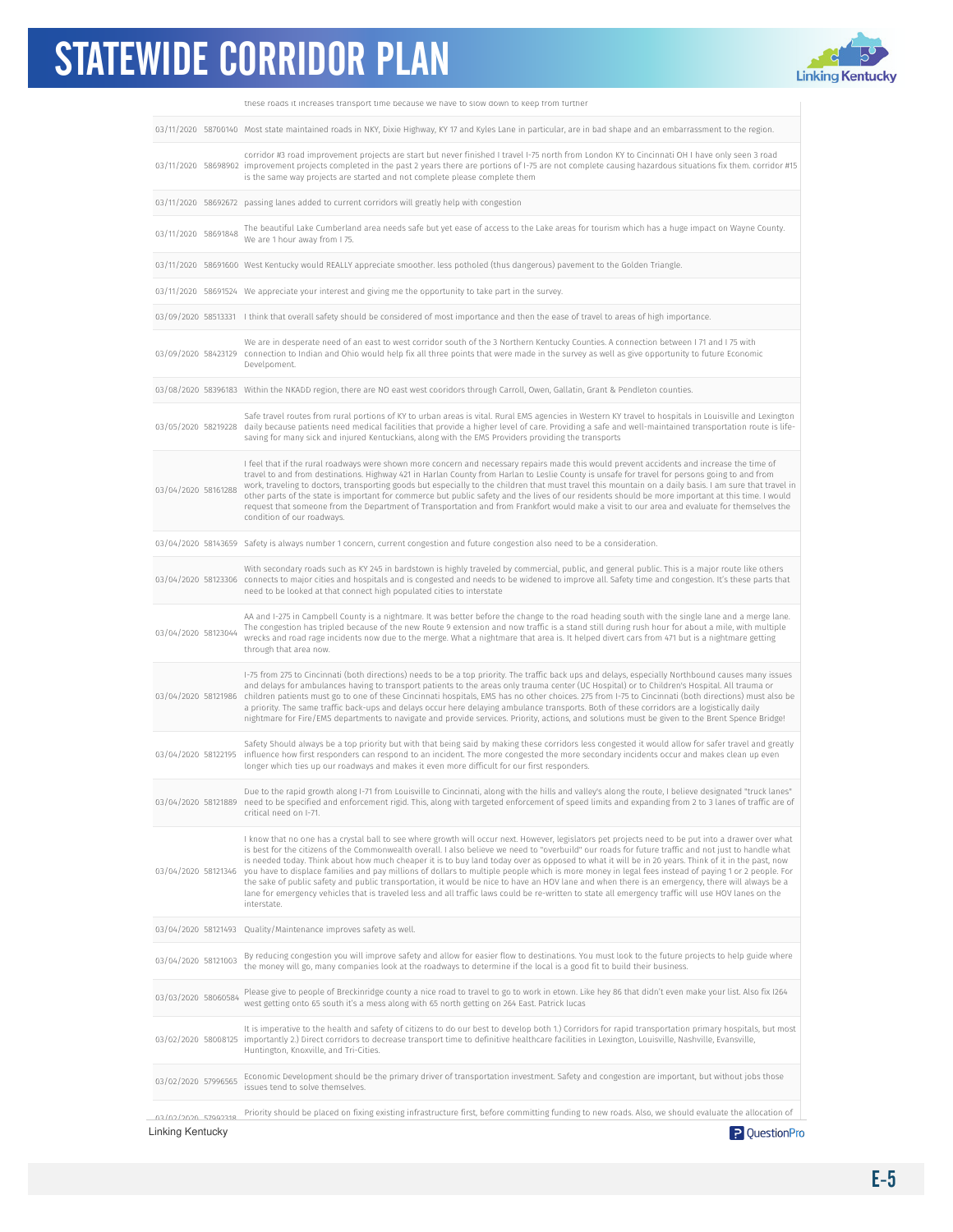

| UJ/UZ/ZUZU J/77ZJIO                  | funding based on existing and future traffic, particularly in urban areas, or areas the have a large concentration of current economic activity.                                                                                                                                                                                                                                                                                                                                                                                                                                                                                               |
|--------------------------------------|------------------------------------------------------------------------------------------------------------------------------------------------------------------------------------------------------------------------------------------------------------------------------------------------------------------------------------------------------------------------------------------------------------------------------------------------------------------------------------------------------------------------------------------------------------------------------------------------------------------------------------------------|
| 03/02/2020 57978993                  | The Safety is most important. We have roads that are repaired and a short time later the repair job is falling apart this is a hazard more so with the<br>possibility of disabling a vehicle and causing a wreck or injury. The congestion issue is usually when a work zone is set up and for days or weeks<br>no work is completed or even done at all. Bridges are delayed in bids or work under funded, but ultimately more money needs to be spent on<br>safety and the condition of our roads. People can't afford to pay higher taxes in most cases and also can't afford for their vehicle to be damaged<br>from driving on the roads. |
| 03/02/2020 57976702                  | Economic development potential based on existing available infrastructure and how they could be better leveraged through corridor<br>improvements should also be a consideration.                                                                                                                                                                                                                                                                                                                                                                                                                                                              |
| 03/02/2020 57972097                  | Kentucky's roadways are much better than other surrounding states, but there's still room for improving. I-75, between London, KY and Richmond,<br>KY needs to be looked at. There is going to be an accident because of the lay out of the construction's lane changes. There is no reason to have so<br>much blocked off, with so little getting done at one time. They have 10 miles blocked off and only working on 500' of it.                                                                                                                                                                                                            |
| 03/02/2020 57968729                  | The need in Northern Kentucky for a east west connector is vital to the growth and traffic needs of the area which now has over 400,000<br>population. Kenton and Bonne are the 3rd and 4th largest counties in the state with the least amount of new or reconstructed roads and high way<br>to alleviate traffic                                                                                                                                                                                                                                                                                                                             |
| 03/02/2020 57966925                  | With the increase in vehicular traffic statewide, all major corridors need to be assessed and improved for safety and easing of congestion. Most of<br>our current roadways were not designed to handle the amount of traffic they are seeing daily.                                                                                                                                                                                                                                                                                                                                                                                           |
| 03/02/2020 57960271                  | Maintaining KY 6335, old Ky 8 through Fort Thomas is essential, but absolutely not a total rebuild at 65+ million. An effort to remove huge depths of<br>asphalt, replace with gravel, and fix the ditch lines is sufficient. Fort Thomas is willing to help on minor drainage maintenance to help slow the<br>problems with the road. Slower speed limit, a few locations for stop signs, to maintain the connection link, but at a much less cost.                                                                                                                                                                                           |
| 03/02/2020 57961204                  | My concern for safety is not only making the roadway safer, but also allowing quick/easy access to responders when there is an accident. Too<br>many times we see roadways improved, but with no good path for responders to reach an accident, i.e. - turnarounds on interstates                                                                                                                                                                                                                                                                                                                                                              |
|                                      | 03/02/2020 57960611 We need alternative routes that are quick to access when an accident shuts down both lanes of a bridge on any major traffic route.                                                                                                                                                                                                                                                                                                                                                                                                                                                                                         |
|                                      | 03/02/2020 57959147 Funding should always be used wisely to ensure safety and to promote job related commerce.                                                                                                                                                                                                                                                                                                                                                                                                                                                                                                                                 |
| 02/20/2020 57230698 test             |                                                                                                                                                                                                                                                                                                                                                                                                                                                                                                                                                                                                                                                |
| 01/27/2020 54404677 l;sdfkn;asdhdfh; |                                                                                                                                                                                                                                                                                                                                                                                                                                                                                                                                                                                                                                                |

#### Contact Information

| John<br>Hunt<br>03/23/2020 59526679 Floyd<br>606-886-8965<br>John.hunt@ky.gov                            |
|----------------------------------------------------------------------------------------------------------|
| Jimmy<br>Emmons<br>03/23/2020 59483863 Fayette<br>859-457-1594<br>ironicdetachmentguy@gmail.com          |
| Grayson<br>Vandegrift<br>03/22/2020 59458134 Woodford<br>859-361-6320<br>mayorgrayson@meetmeinmidway.com |
| Johnny<br>03/22/2020 59457048 Bivens<br>Lewis                                                            |
| Max<br>Conyers<br>03/20/2020 59339005 Fayette<br>859-258-3167<br>maxc2@lexingtonky.gov                   |
| Debbie<br>Peck<br>03/20/2020 59307980 McCracken<br>2705545843<br>lofd@comcast.net                        |
| Howell<br>Holbrook<br>03/19/2020 59273124 Rockcastle<br>606-308-1909<br>Holbrookhh@windstream.net        |
| william<br>Corum<br>03/19/2020 59259018 Hopkins                                                          |
|                                                                                                          |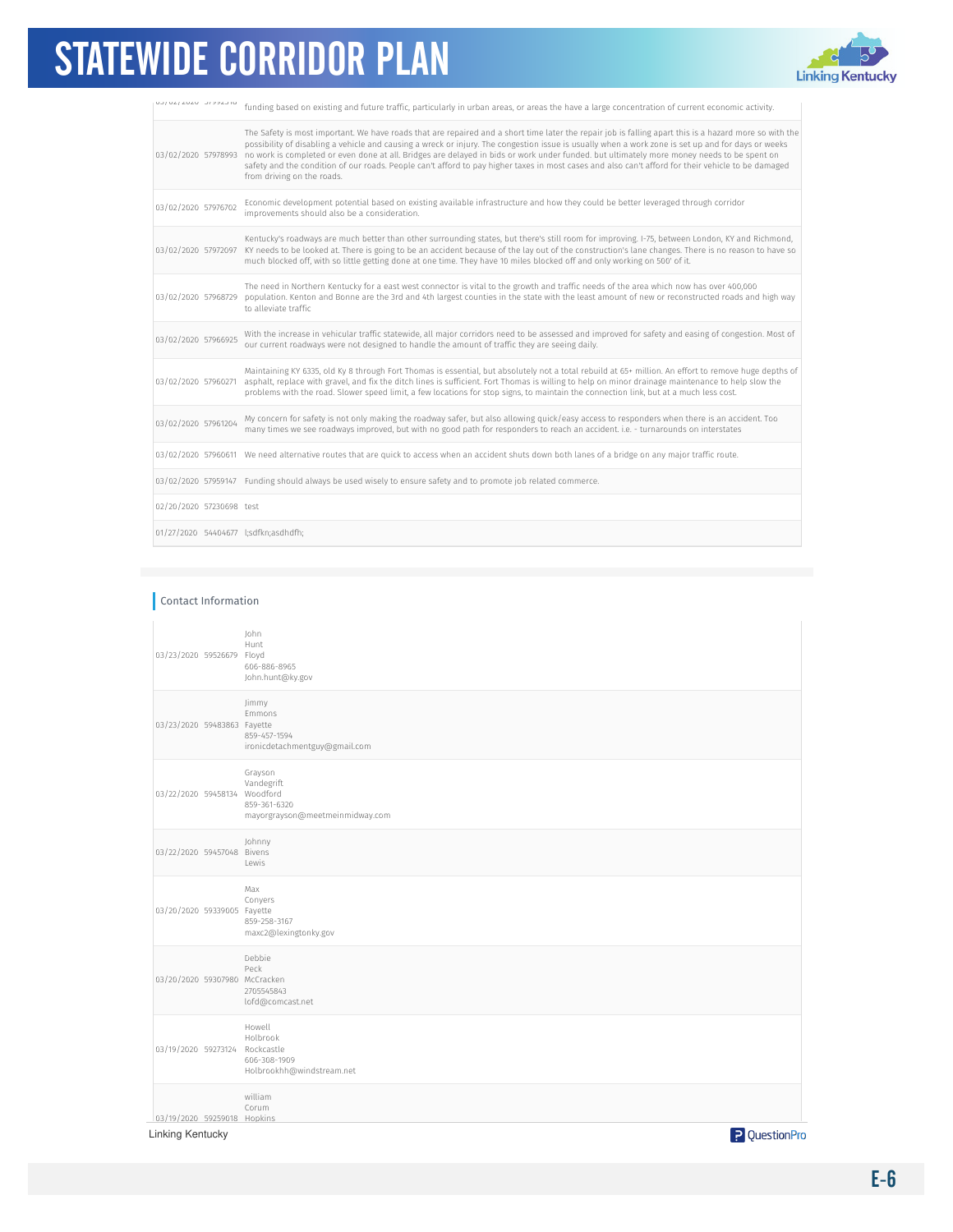

|                               | 270-821-2457<br>wcorum@twc.com                                            |
|-------------------------------|---------------------------------------------------------------------------|
| 03/19/2020 59255708 Henderson | Tara<br>Barney<br>5633708078<br>tbarney@SWINChamber.com                   |
| 03/19/2020 59253192           | Joel<br>Hopper<br>Henderson<br>270-831-0141<br>jrayhopper@gmail.com       |
| 03/19/2020 59252849           | Jerrett<br>Barnes<br>KY<br>jerrett.barnes@shelbycoky.com                  |
| 03/19/2020 59250654 Henderson | Steve<br>Austin<br>270-831-4905<br>saustin@cityofhendersonky.org          |
| 03/19/2020 59242156 Floyd     | Barry<br>Davis<br>6068862374<br>barry.davis@bigsandy.org                  |
| 03/19/2020 59240774           | Ralph<br>johanson<br>0112251034<br>ralphjohanson@att.net                  |
| 03/19/2020 59240021 KY        | charles<br>carson<br>8592344264<br>cacfd1962@yahoo.com                    |
| 03/19/2020 59237860 KY        | William<br>Birkle<br>8597430592<br>b2400@aol.com                          |
| 03/19/2020 59238777           | John<br>Thomas<br>KY<br>2706924018<br>jthomas@lebanonky.org               |
| 03/19/2020 59238235           | Amanda<br>Spencere<br>Jefferson<br>5022666144<br>amanda.spencer@kipda.org |
| 03/19/2020 59222996           | Calvin<br>Daniels<br>Johnson<br>Williamsoortfiredepartment@yoho.com       |
| 03/19/2020 59212925 BATH      | JESSIE<br>STEWART<br>606-674-2931<br>bathso@yahoo.com                     |
| 03/18/2020 59181418           | Jody<br>Dunhoft<br>Boone<br>858-394-2096<br>Jdunhift1@gmail.com           |
| 03/17/2020 59086873 Hickman   | Paula<br>Boaz<br>270-653-4620<br>clintonhickmanems@yahoo.com              |
| 03/17/2020 59079869 Campbell  | Yhomas<br>Fromme<br>8599122501                                            |
| Linking Kentucky              | P QuestionPro                                                             |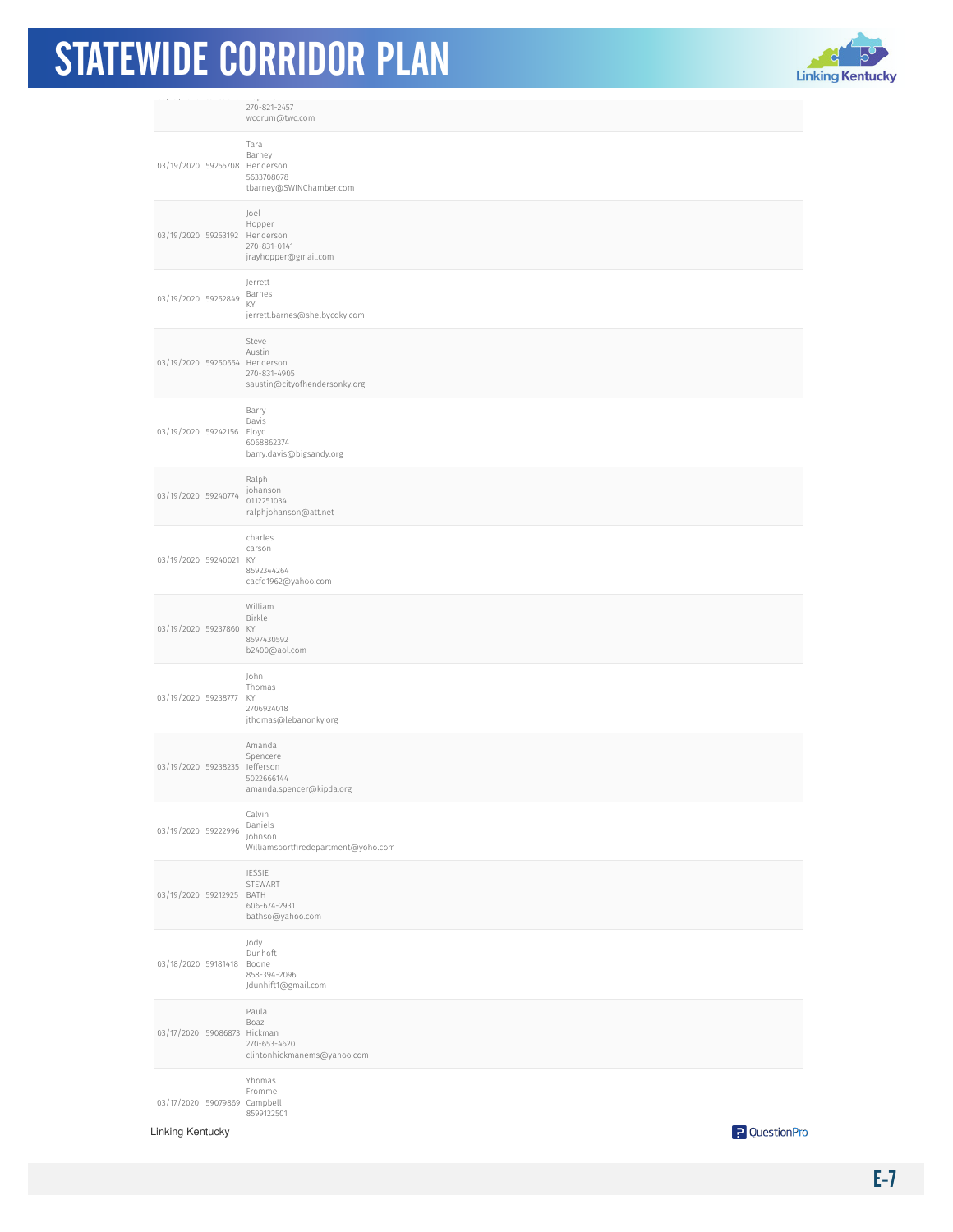

Tfromme@newportky.gov R a y Chesney 03/16/2020 58984086 Rowan 6 0 6 5 2 4 2 4 3 9 rchesneyjr@gmail.com J o h n B o u d r o 03/16/2020 58975523 Kentucky 8127468653 boudrojohn@gmail.com Brandon Remley 03/16/2020 58972732 Scott 5 0 2 - 8 6 3 - 7 8 4 1 brandon.remley@scottky.gov William H u b i a k 03/16/2020 58968921 Henderson 2 7 0 8 2 7 6 0 2 6 whubiak@hendersonky.us L i n d a Chesser 03/14/2020 58914794 Jefferson 5 0 2 4 5 8 7 6 1 3 WattersonParkInfo@att.net Judge-Executive Maurice Lucas 03/14/2020 58904812 Breckinridge 2 7 0 7 5 6 2 2 6 9 mauricelucas@bbtel.com R i c k i e Bearden 03/13/2020 58862631 Marshall 270-898-6230 ptsfd@vci.net T i m o t h y Stewart 03/13/2020 58840774 Boyd 6 0 6 - 3 3 1 - 0 0 2 5 tim.stewart@bigsandyfire93.com Marc **Bramlage** 03/13/2020 58824959 Madison 859-231-5600 bramlagm@lexingtonky.gov D a v i d F i e l d s 03/12/2020 58803331 Pendleton 859-654-4321 pendletoncountyjudgeexec@gmail.com Mayor Teddy Harper 03/12/2020 58785856 Logan 2 7 0 - 7 5 5 - 2 3 8 8 mayorcityoflewisburg@logantele.com David **Bizianes** 03/12/2020 58769482 Jefferson 502-472-3677 dbizianes@oldhamcountychamber.com Dan **Bowles** 03/12/2020 58769362 Carlisle 2 7 0 5 6 2 0 3 6 9 cfd@wk.net Scottie W A R D 03/12/2020 58757792 BUTLER 2 7 0 - 5 2 6 - 3 6 7 6 sward@butlercoky.com Caroline Cline Linking Kentucky P QuestionPro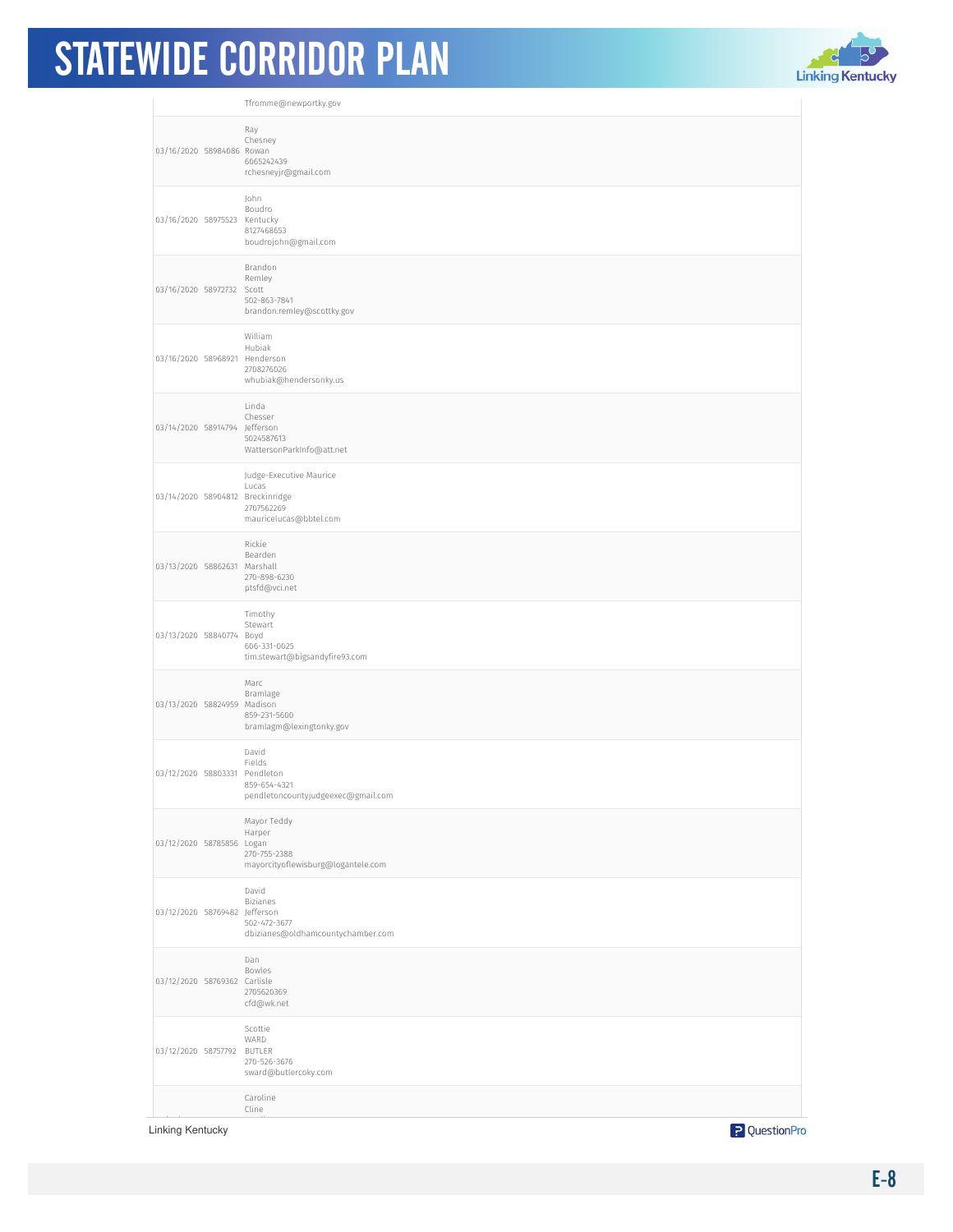

| Jimmy<br>Clements<br>03/12/2020 58746661 KY<br>2706923051<br>mcso223@marioncountyky.gov<br>Laura<br>Taylor<br>03/12/2020 58746107<br>Trimble<br>ltaylor@prospectky.com<br>Steve<br>Lehman<br>03/12/2020 58739258 Campbell |
|---------------------------------------------------------------------------------------------------------------------------------------------------------------------------------------------------------------------------|
|                                                                                                                                                                                                                           |
|                                                                                                                                                                                                                           |
| 859-441-8575<br>Slehman@hhky.com                                                                                                                                                                                          |
| Stephanie<br>Bogucki<br>03/12/2020 58739316 Robertson<br>6067245615<br>robejudge-exe@outlook.com                                                                                                                          |
| ralph<br>johanson<br>03/12/2020 58738086<br>5025510060<br>ralphjohanson@att.net                                                                                                                                           |
| Michael<br>Hughes<br>03/12/2020 58733361 Logan<br>270-772-4212<br>auburnmayor@logantele.com                                                                                                                               |
| Bruce<br>Wilkerson<br>03/12/2020 58733847 Warren<br>270-393-3642<br>bruce.wilkerson@bgky.org                                                                                                                              |
| Arthur<br>Green<br>03/12/2020 58732648 Todd<br>270-265-9877<br>agreen@elktonky.com                                                                                                                                        |
| Jeffrey<br>Magers<br>03/12/2020 58732520<br>Jefferson<br>mayor@cityofbancroft.org                                                                                                                                         |
| Chris<br>Moriconi<br>03/12/2020 58730702 Kenton<br>859-743-2932<br>cmoriconi@fuse.net                                                                                                                                     |
| Renee<br>Major<br>03/12/2020 58730261<br>Jefferson<br>502-245-4654<br>renee.major@cityofanchorage.org                                                                                                                     |
| Jeff<br>OBrien<br>03/12/2020 58729217 Jefferson<br>502-574-1354<br>jeff.obrien@louisvilleky.gov                                                                                                                           |
| Steve<br>Warren<br>03/12/2020 58728667<br>Knox<br>6065466192<br>depjudge@barbourville.com                                                                                                                                 |
| Alice<br>Harris<br>03/12/2020 58727447<br>Kentucky<br>5026454248<br>aharris@mtwky.org                                                                                                                                     |
| Timothy<br>graves<br>03/12/2020 58727532<br>Washington<br>$\frac{1}{2}$<br>P QuestionPro<br>Linking Kentucky                                                                                                              |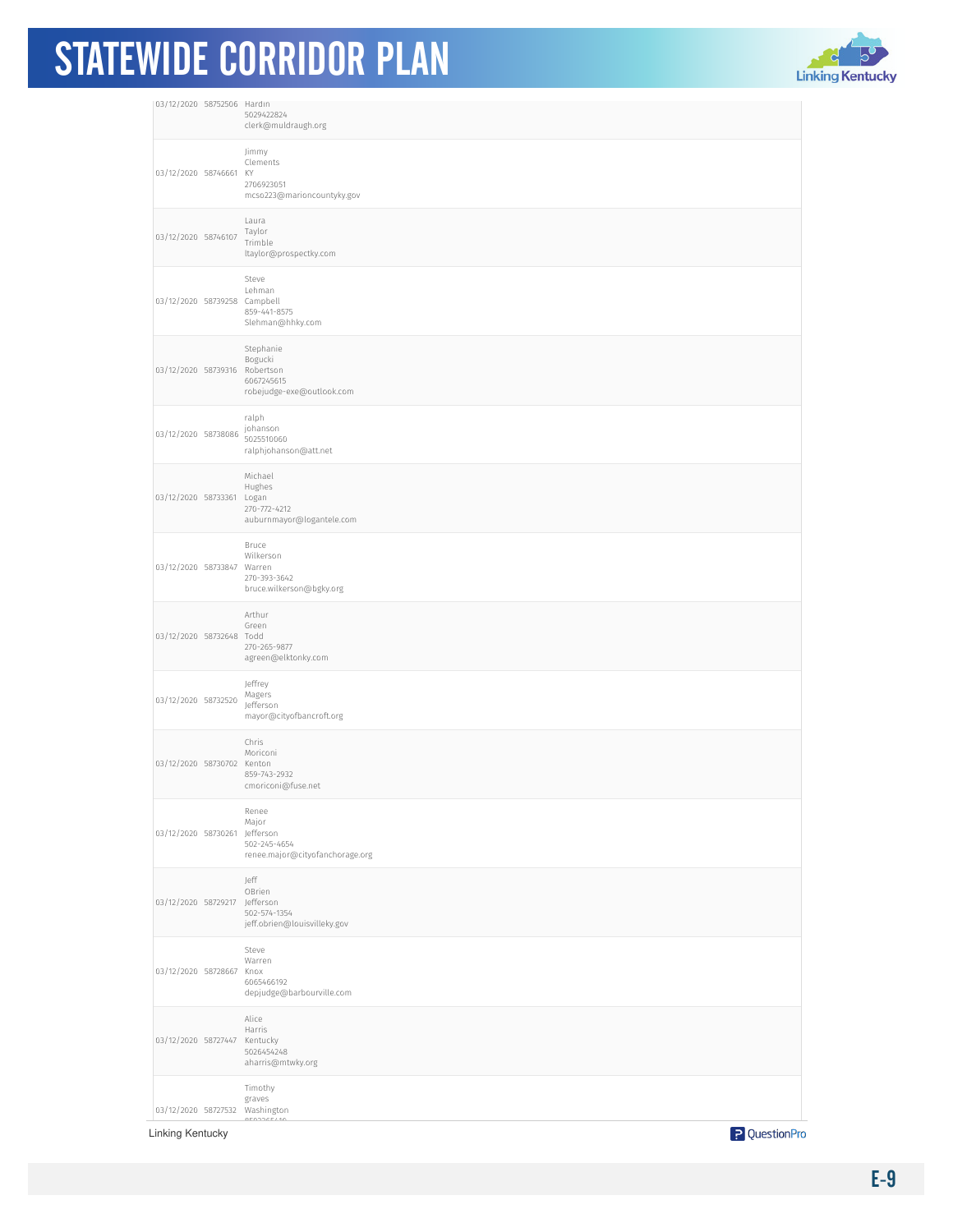

|                                | UI PC0CCYCO<br>washcofc@kyol.net                                 |
|--------------------------------|------------------------------------------------------------------|
| 03/12/2020 58726861 Franklin   | Vince<br>Lang<br>502-330-4828<br>Vlang@kcjea.org                 |
| 03/12/2020 58722922 Lincoln    | Troy<br>Gingrass<br>606-879-1394<br>Lcfd904@live.com             |
| 03/11/2020 58716209 McCracken  | Doug<br>Cooper<br>270-559-8887<br>Dougcooper@comcast.net         |
| 03/11/2020 58714362 Pendley    | John<br>Jpendleyymca@gmail.com                                   |
| 03/11/2020 58712996 Muhlenberg | Troy<br>Walker<br>2705432902<br>twalker902@msn.com               |
| 03/11/2020 58711795 Garrard    | Tim<br>May<br>859 339 0145<br>firef612@yahoo.com                 |
| 03/11/2020 58708712            | Joe<br>Young<br>Allen<br>270-622-8640                            |
| 03/11/2020 58706119 Jefferson  | Dave<br>Goldsmith<br>502-239-3561<br>Dgoldsmith@highviewfire.com |
| 03/11/2020 58705612 Boone      | William<br>Birkle<br>859-743-0592<br>b2400@aol.com               |
| 03/11/2020 58705664            | Rachael<br>Heater<br>Breathitt<br>rheater@tgtel.com              |
| 03/11/2020 58704688 Oldham     | Bobby<br>Thacker<br>5026412750<br>mayor@cityofgoshen.com         |
| 03/11/2020 58701734 knottt     | earl<br>smith<br>606-463-3001<br>esmith22@TGTEL                  |
| 03/11/2020 58700140 Kenton     | Dave<br>Hatter<br>859-414-4610<br>dhatter@fortwright.com         |
| 03/11/2020 58699810 Ohio       | Tracy<br>Beatty<br>270-298-4444<br>Ocsdunit82@aol.com            |
| 03/11/2020 58699689 Beld       | Rebecca<br>Jefferson                                             |
|                                | viola                                                            |

Linking Kentucky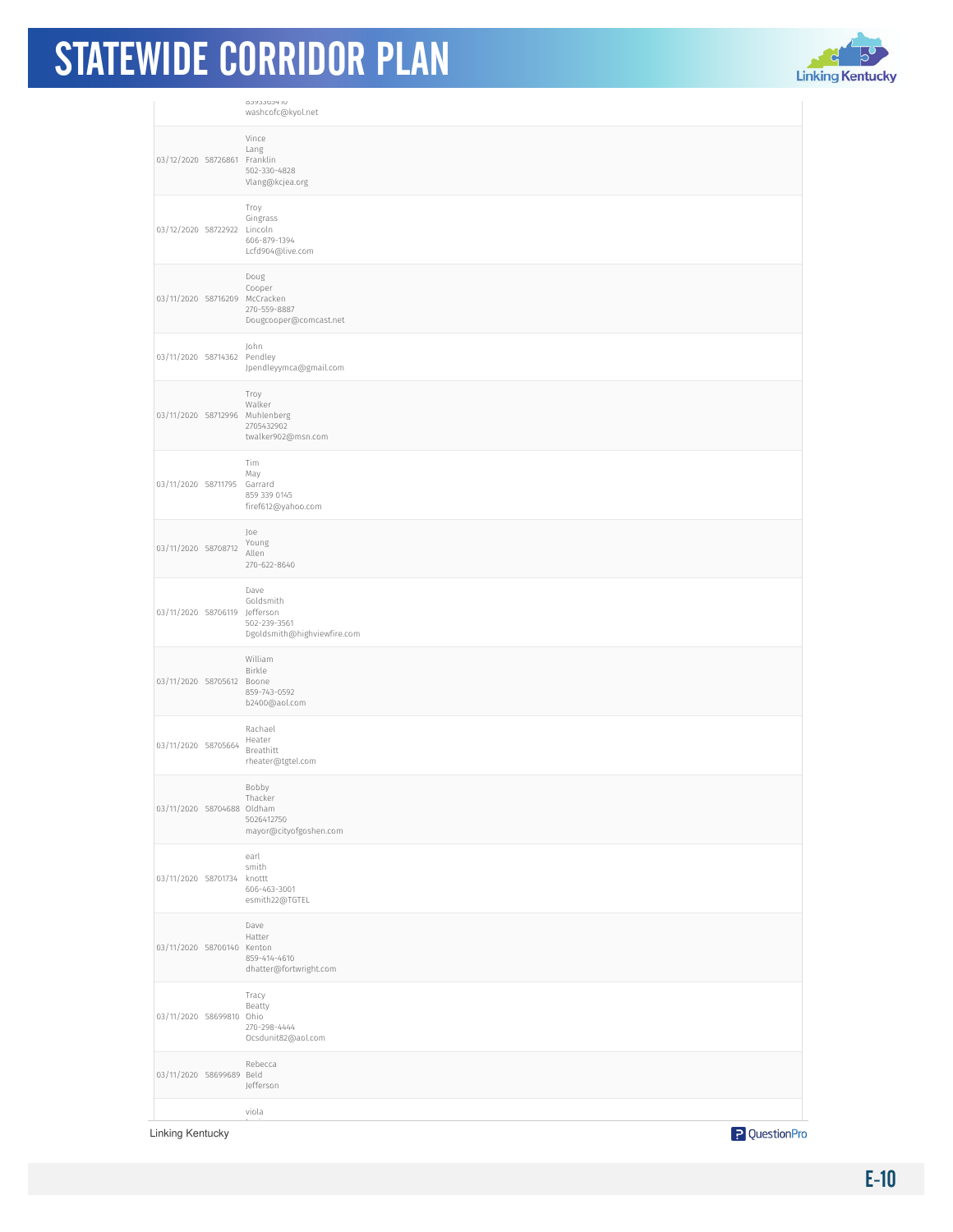

|                              |                  | 6065466192<br>judgemm@barbourville.com                                            |
|------------------------------|------------------|-----------------------------------------------------------------------------------|
| 03/11/2020 58693770 Marshall |                  | Rita<br>Dotson<br>270-527-8677                                                    |
|                              |                  | rdotson@cityofbenton.org<br>Forrest                                               |
|                              |                  | Carrico<br>03/11/2020 58692672 Washington<br>859-619-6552<br>fcarrico@alltech.com |
| 03/11/2020 58692304 Oldham   |                  | Edward<br>Turner<br>5023766814<br>eturner@southoldhamfire.com                     |
| 03/11/2020 58692428 KY       |                  | Bobby<br>Money<br>6064070330<br>mayor@flemingsburgky.org                          |
| 03/11/2020 58691848 Wayne    |                  | Mike<br>Anderson<br>606-348-4241<br>judgeexecutive@wcfiscalcourt.com              |
| 03/11/2020 58691874 Mason    |                  | Matt<br>Wallingford<br>606-564-2521<br>mattwallingford@maysvilleky.net            |
| 03/11/2020 58691671 Greenup  |                  | Ron<br>Fields<br>606-836-9661<br>rfields@flatwoodsky.org                          |
| 03/11/2020 58691600 Farris   |                  | Lisa<br>Calloway                                                                  |
| 03/11/2020 58691524 Bullitt  |                  | Barry<br>Armstrong<br>502-640-5772<br>barmstrong@mtwky.org                        |
| 03/11/2020 58691144 Kenton   |                  | Brian<br>Dehner<br>859-331-5910<br>bkdehner1@yahoo.com                            |
| 03/11/2020 58691086 Floyd    |                  | Barry<br>Davis<br>606-886-2374<br>barry.davis@bigsandy.org                        |
| 03/10/2020 58622397 Laurel   |                  | James<br>Anders<br>6068780285<br>joetybug@icloud.com                              |
|                              |                  | Brian<br>Traumett                                                                 |
|                              | Linking Kentucky | P QuestionPro                                                                     |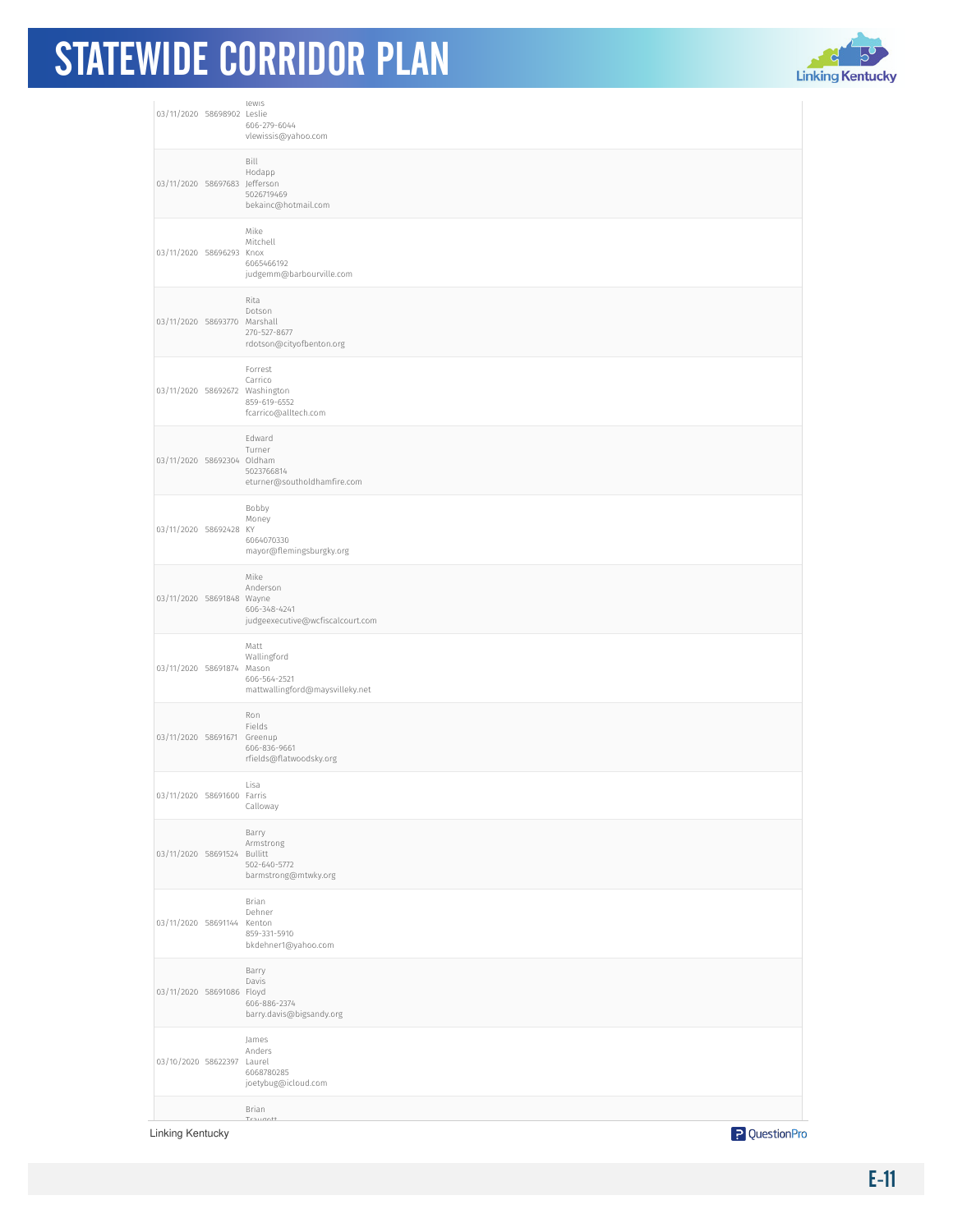

| Phyllis<br>Reagan<br>03/10/2020 58547800 Monroe<br>270-487-8083<br>mcems@mcmccares.com<br>Bobby<br>Treadway<br>03/09/2020 58513331<br>Bath<br>859-585-6004<br>bgtreadway@hotmail.com<br>Robert<br>Ellis<br>03/09/2020 58423129<br>Owen<br>502-514-8654<br>r.caseyellis@yahoo.com<br>Dan<br>Brenyo<br>03/08/2020 58396183 Woodford<br>502-514-5369<br>emsadm@owencountyky.us<br>Darren<br>Muncie<br>03/07/2020 58353842 Estill<br>606-723-2124<br>Dgmuncie402@yahoo.com<br>David<br>West<br>03/06/2020 58323112 Jessamine<br>859-885-4500<br>dwest@jessamineco.com<br>Mike<br>Skaggs<br>03/06/2020 58313429 Hardin<br>270-769-2393<br>mskaggs@ltadd.org<br>Natalie<br>Flores-Esquivel<br>03/06/2020 58301664 Kentucky<br>8592698021<br>nfesquivel@bgadd.org<br>Matt<br>03/06/2020 58279840 Hawkins<br>Boone<br>Vicki<br>Green<br>03/06/2020 58279141 Carter<br>669-291-366<br>vicki@fivco.org<br>Rob<br>Kloeker<br>03/06/2020 58277092 Campbell<br>859-441-7631<br>rob.kloeker@cccfd.org<br>james<br>griffith<br>03/06/2020 58273705 greenup<br>606-585-7656<br>oddisius@yahoo.com<br>Samuel<br>Money<br>03/06/2020 58268438 Kenton<br>606-748-2052<br>smoney0702@gmail.com<br>Justin<br>Nueby<br>03/05/2020 58241370 Pendleton<br>859-620-5836<br>jnueby2880@gmail.com<br>Tom<br>Lovett<br>P QuestionPro<br>Linking Kentucky | 03/10/2020 58583988 Woodford | naugutt<br>859-806-7743<br>btraugott@versaillesky.com |
|------------------------------------------------------------------------------------------------------------------------------------------------------------------------------------------------------------------------------------------------------------------------------------------------------------------------------------------------------------------------------------------------------------------------------------------------------------------------------------------------------------------------------------------------------------------------------------------------------------------------------------------------------------------------------------------------------------------------------------------------------------------------------------------------------------------------------------------------------------------------------------------------------------------------------------------------------------------------------------------------------------------------------------------------------------------------------------------------------------------------------------------------------------------------------------------------------------------------------------------------------------------------------------------------------------------------------|------------------------------|-------------------------------------------------------|
|                                                                                                                                                                                                                                                                                                                                                                                                                                                                                                                                                                                                                                                                                                                                                                                                                                                                                                                                                                                                                                                                                                                                                                                                                                                                                                                              |                              |                                                       |
|                                                                                                                                                                                                                                                                                                                                                                                                                                                                                                                                                                                                                                                                                                                                                                                                                                                                                                                                                                                                                                                                                                                                                                                                                                                                                                                              |                              |                                                       |
|                                                                                                                                                                                                                                                                                                                                                                                                                                                                                                                                                                                                                                                                                                                                                                                                                                                                                                                                                                                                                                                                                                                                                                                                                                                                                                                              |                              |                                                       |
|                                                                                                                                                                                                                                                                                                                                                                                                                                                                                                                                                                                                                                                                                                                                                                                                                                                                                                                                                                                                                                                                                                                                                                                                                                                                                                                              |                              |                                                       |
|                                                                                                                                                                                                                                                                                                                                                                                                                                                                                                                                                                                                                                                                                                                                                                                                                                                                                                                                                                                                                                                                                                                                                                                                                                                                                                                              |                              |                                                       |
|                                                                                                                                                                                                                                                                                                                                                                                                                                                                                                                                                                                                                                                                                                                                                                                                                                                                                                                                                                                                                                                                                                                                                                                                                                                                                                                              |                              |                                                       |
|                                                                                                                                                                                                                                                                                                                                                                                                                                                                                                                                                                                                                                                                                                                                                                                                                                                                                                                                                                                                                                                                                                                                                                                                                                                                                                                              |                              |                                                       |
|                                                                                                                                                                                                                                                                                                                                                                                                                                                                                                                                                                                                                                                                                                                                                                                                                                                                                                                                                                                                                                                                                                                                                                                                                                                                                                                              |                              |                                                       |
|                                                                                                                                                                                                                                                                                                                                                                                                                                                                                                                                                                                                                                                                                                                                                                                                                                                                                                                                                                                                                                                                                                                                                                                                                                                                                                                              |                              |                                                       |
|                                                                                                                                                                                                                                                                                                                                                                                                                                                                                                                                                                                                                                                                                                                                                                                                                                                                                                                                                                                                                                                                                                                                                                                                                                                                                                                              |                              |                                                       |
|                                                                                                                                                                                                                                                                                                                                                                                                                                                                                                                                                                                                                                                                                                                                                                                                                                                                                                                                                                                                                                                                                                                                                                                                                                                                                                                              |                              |                                                       |
|                                                                                                                                                                                                                                                                                                                                                                                                                                                                                                                                                                                                                                                                                                                                                                                                                                                                                                                                                                                                                                                                                                                                                                                                                                                                                                                              |                              |                                                       |
|                                                                                                                                                                                                                                                                                                                                                                                                                                                                                                                                                                                                                                                                                                                                                                                                                                                                                                                                                                                                                                                                                                                                                                                                                                                                                                                              |                              |                                                       |
|                                                                                                                                                                                                                                                                                                                                                                                                                                                                                                                                                                                                                                                                                                                                                                                                                                                                                                                                                                                                                                                                                                                                                                                                                                                                                                                              |                              |                                                       |
|                                                                                                                                                                                                                                                                                                                                                                                                                                                                                                                                                                                                                                                                                                                                                                                                                                                                                                                                                                                                                                                                                                                                                                                                                                                                                                                              |                              |                                                       |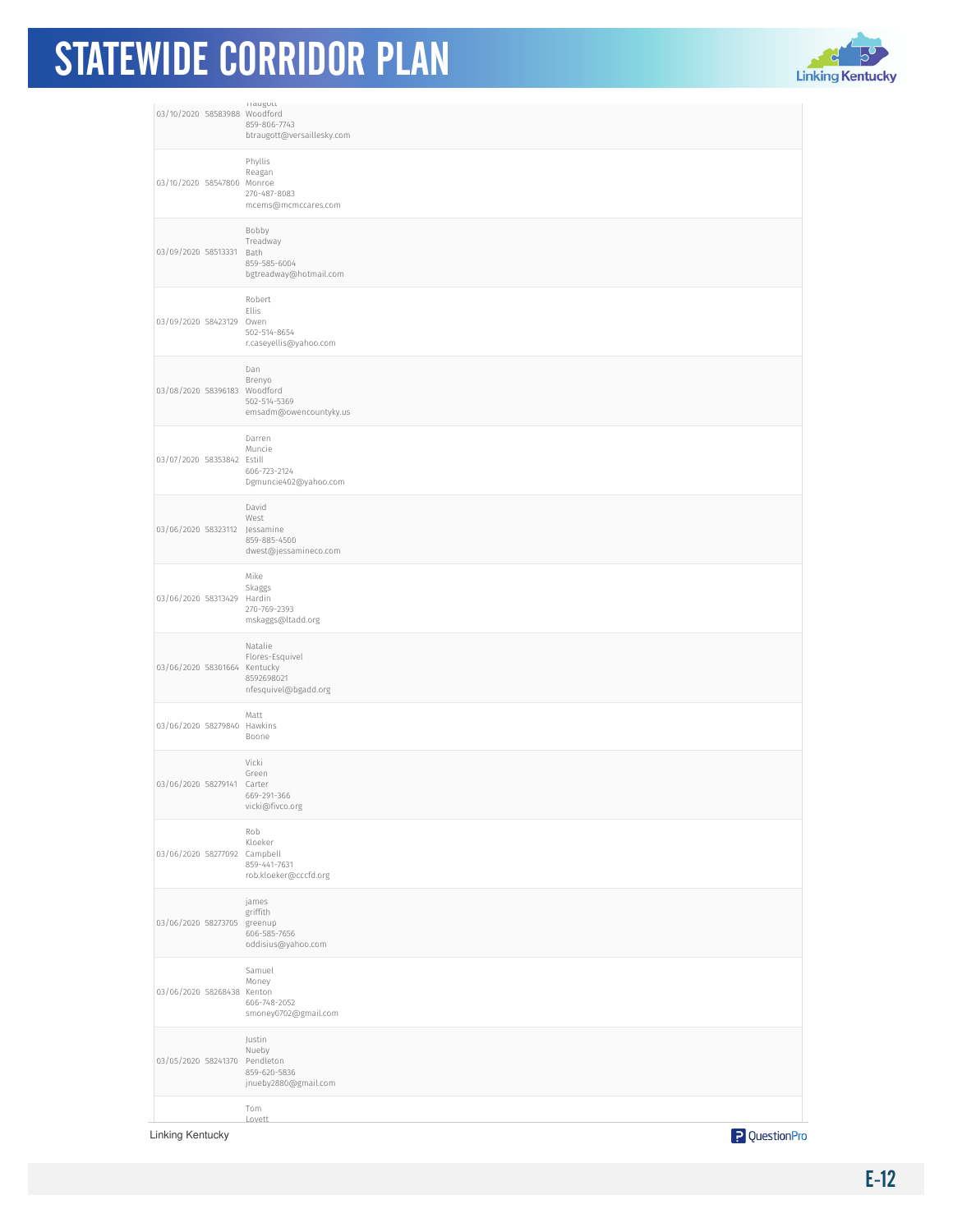

| 03/05/2020 58234204 Daviess    | $- - - - - -$<br>2709264433<br>tomlovett@gradd.com                                            |  |
|--------------------------------|-----------------------------------------------------------------------------------------------|--|
| 03/05/2020 58222450 Whitley    | Kelly<br>Harrison<br>606-549-6000<br>wcemsambs@yahoo.com                                      |  |
| 03/05/2020 58220076 Calloway   | Marty<br>Barnett<br>270-762-1750<br>barnett.marty@gmail.com                                   |  |
| 03/05/2020 58219228 Graves     | Jeremy<br>Creason<br>2707055372<br>Jcreason@mayfieldky.gov                                    |  |
|                                | Chris<br>Fuhrmann<br>03/05/2020 58210683 Clermont, Ohio<br>513-293-5334<br>cfurball@gmail.com |  |
| 03/05/2020 58205460 Kenton     | Randy<br>Childress<br>8598011769<br>RCHILDRESS2007@GMAIL.COM                                  |  |
| 03/05/2020 58202578            | Kenton                                                                                        |  |
| 03/05/2020 58200652 Bell       | Todd<br>Lee<br>606-302-1322<br>Todd042268@live.com                                            |  |
| 03/05/2020 58200501 Petersburg | Charles<br>Isaacs<br>859-743-7639<br>wisaacs@hebronfire.org                                   |  |
| 03/05/2020 58200157            | James<br>Ivy<br>Henderson<br>jivy@methodisthospital.net                                       |  |
| 03/05/2020 58199841            | Mark<br>Carter<br>Bell<br>macarter@cgtunnel.com                                               |  |
| 03/05/2020 58198906 Campbell   | Tammy<br>WEBSTER<br>859-441-8393<br>twebster@ftthomas.org                                     |  |
| 03/05/2020 58197475            | G<br>Whitlow<br>Green<br>270-932-7414<br>gregcwhitlow@gmail.com                               |  |
| 03/05/2020 58197741            | Phil<br>Dietz<br>KENTON                                                                       |  |
| 03/05/2020 58197179            | Ron<br>Temple<br>bell<br>606-248-0996<br>rmtemple@cgtunnel.com                                |  |
| 03/05/2020 58189029 Johnson    | Rick<br>Ratliff<br>606-793-3050<br>rick.ratliff@cityofpaintsville.net                         |  |
| Linking Kentucky               | <b>Inhn</b><br>P QuestionPro                                                                  |  |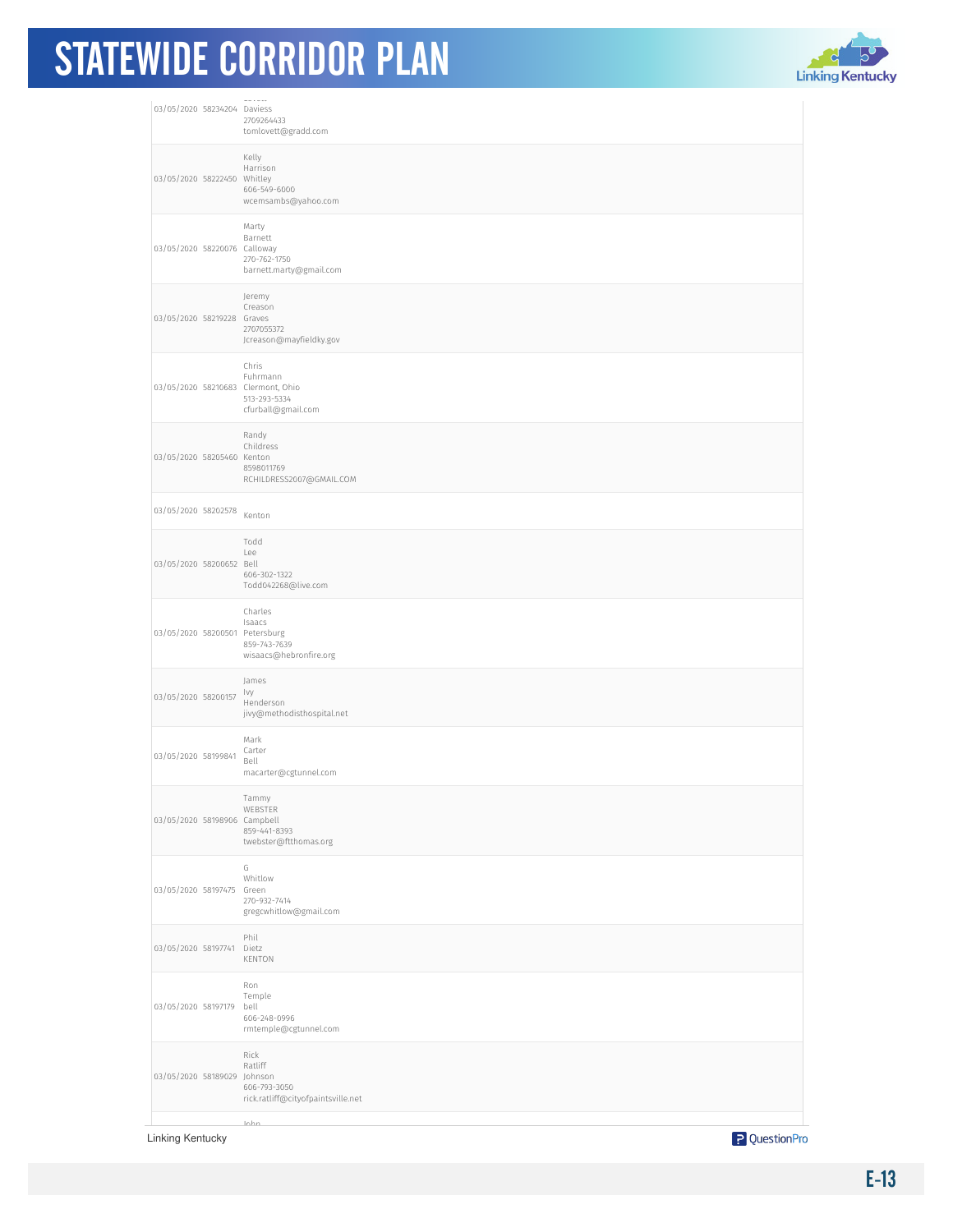

|                               | JUTITI<br>Luker<br>03/04/2020 58175329 Jeffersonville<br>5029311205<br>John.luker@bhsi.com         |
|-------------------------------|----------------------------------------------------------------------------------------------------|
| 03/04/2020 58173381 Carter    | Rick<br>Loperfido<br>6066944151<br>rloperfido@hotmail.com                                          |
| 03/04/2020 58171578 Jefferson | Pennie<br>Crady<br>502-629-7557<br>pennie.crady@nortonhealthcare.org                               |
| 03/04/2020 58170540 Jefferson | Roger<br>Cecil<br>502-239-3561<br>Rcecil@highviewfire.com                                          |
|                               | Barbara<br>Burkhart<br>03/04/2020 58161288 Harlan/Leslie<br>606-374-4403<br>bgburkhart@hotmail.com |
| 03/04/2020 58158519 TRIMBLE   | William<br>McCoy<br>5026631309<br>safetymccoy@gmail.com                                            |
| 03/04/2020 58155390           | Charles<br>Price<br>Butler<br>bprice@butlercoky.com                                                |
| 03/04/2020 58154921 Ballard   | Bethany<br>Cain<br>270-335-3557<br>wickliffe.city.clerk@gmail.com                                  |
| 03/04/2020 58152826 Lawrence  | Steve<br>Murray<br>304-526-8551<br>steve.murray@ccems.org                                          |
| 03/04/2020 58147621 Warren    | Jim<br>Berry<br>270-791-2854<br>berrja@mchealth.net                                                |
| 03/04/2020 58146740 Spencer   | Frank<br>Apanewicz<br>502-245-7555<br>fa2456p@bellsouth.net                                        |
| 03/04/2020 58145141 KY        | Jason<br>Nolan<br>6068131033<br>jnolan@cityofmanchesterky.org                                      |
| 03/04/2020 58144949 Grant     | Rodney<br>Smith<br>859-824-9158<br>rosmith@drfd.org                                                |
| 03/04/2020 58143659 Adair     | Tony<br><b>Bragg</b><br>270-634-0054<br>medic952@gmail.com                                         |
| 03/04/2020 58144233 Clark     | Cathy<br>Rigney<br>859-808-0496<br>crigney@roadrunner.com                                          |
| Linking Kentucky              | P QuestionPro                                                                                      |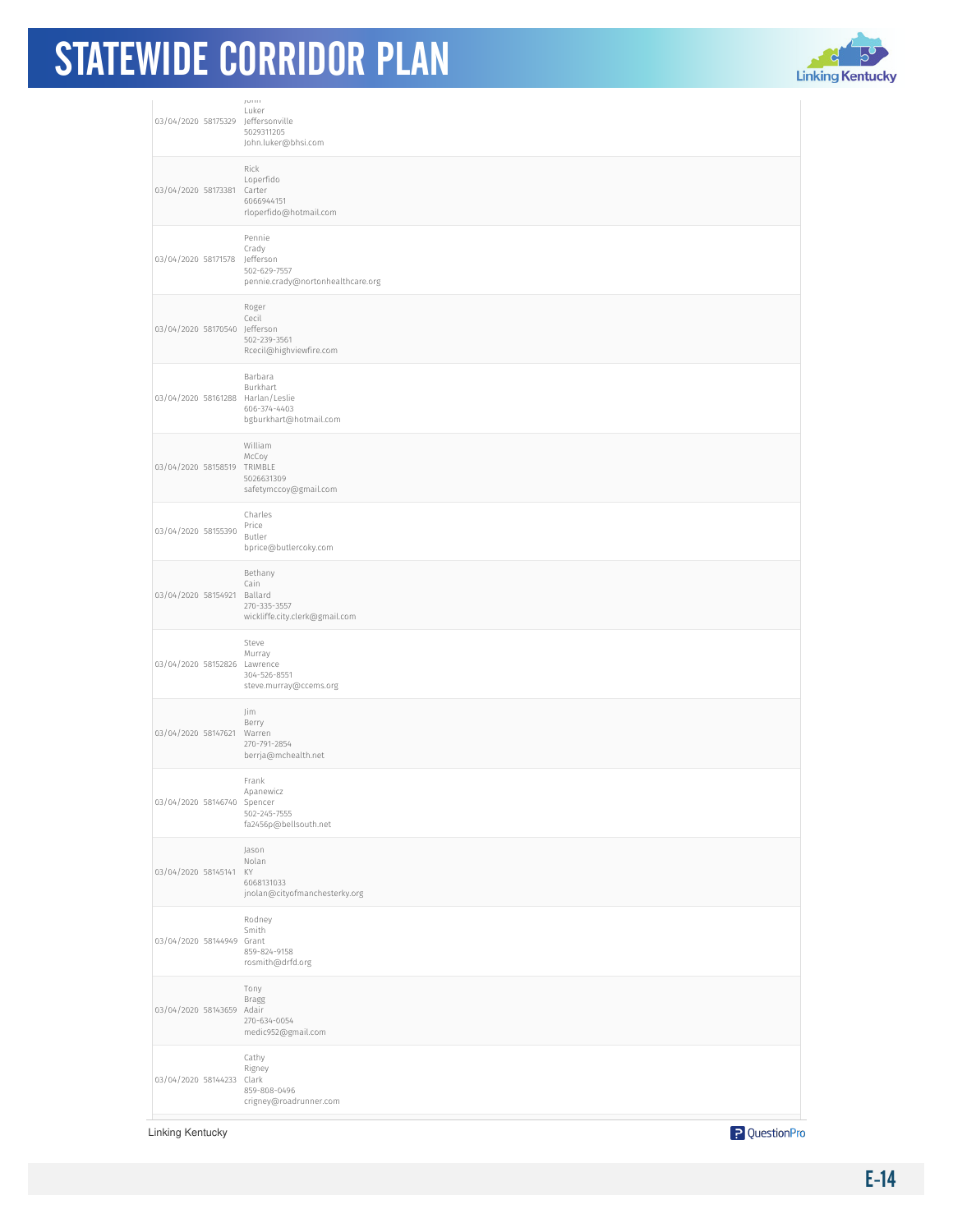

| David<br>Strader<br>03/04/2020 58137795 KY<br>2702306663<br>ems33044@hotmail.com<br>Bill<br>Ball<br>03/04/2020 58137369<br>Pike<br>960-635-3983<br>blball@suddenlinkmial.com<br>Jamie<br>Armstrong<br>03/04/2020 58135719<br>Hardin<br>270-734-5203<br>jarmstrong@hcky.org<br>Terry<br>Fraley<br>03/04/2020 58134397 Martin<br>6062985015<br>netcareadmin@suddenlinkmail.com<br>Joe<br>Sebastian<br>03/04/2020 58134141 Franklin<br>502-875-8511<br>jsebastian@frankfort.ky.gov<br>Dave<br>03/04/2020 58133943 Stoeckle<br>Kenton<br>Revelle<br>Berry<br>03/04/2020 58131272<br>Clay<br>606-598-8413<br>clay<br>Mike<br>Wise<br>03/04/2020 58130621 Meade<br>270-980-0218<br>Emsdirector@meadeky.gov<br>Michael<br>Wiggins<br>03/04/2020 58130401 Lyon<br>270-388-7167<br>michael.wiggins@lyoncoems.com<br>Jeff<br>Pohlman<br>03/04/2020 58129138<br>Campbell<br>jpohlman@alexandriaky.org<br>Rachael<br>Estep<br>03/04/2020 58128197 OH<br>7403571852<br>restep@peasi.net<br>Gary<br>Mayes<br>03/04/2020 58124257<br>Bullitt<br>5029040366<br>garymayes@gmail.com<br>David<br>Geiger<br>03/04/2020 58125895 Kenton<br>859-292-2345<br>fireemschief@covingtonky.gov<br>Dan<br>Sanders<br>03/04/2020 58124201<br>Hopkins<br>dansanders947@yahoo.com<br>Moses | 03/04/2020 58141317 Campbell | Patricia<br>Parker<br>859-635-9255<br>pparker@ccfd1ky.com |
|-------------------------------------------------------------------------------------------------------------------------------------------------------------------------------------------------------------------------------------------------------------------------------------------------------------------------------------------------------------------------------------------------------------------------------------------------------------------------------------------------------------------------------------------------------------------------------------------------------------------------------------------------------------------------------------------------------------------------------------------------------------------------------------------------------------------------------------------------------------------------------------------------------------------------------------------------------------------------------------------------------------------------------------------------------------------------------------------------------------------------------------------------------------------------------------------------------------------------------------------------------------|------------------------------|-----------------------------------------------------------|
|                                                                                                                                                                                                                                                                                                                                                                                                                                                                                                                                                                                                                                                                                                                                                                                                                                                                                                                                                                                                                                                                                                                                                                                                                                                             |                              |                                                           |
|                                                                                                                                                                                                                                                                                                                                                                                                                                                                                                                                                                                                                                                                                                                                                                                                                                                                                                                                                                                                                                                                                                                                                                                                                                                             |                              |                                                           |
|                                                                                                                                                                                                                                                                                                                                                                                                                                                                                                                                                                                                                                                                                                                                                                                                                                                                                                                                                                                                                                                                                                                                                                                                                                                             |                              |                                                           |
|                                                                                                                                                                                                                                                                                                                                                                                                                                                                                                                                                                                                                                                                                                                                                                                                                                                                                                                                                                                                                                                                                                                                                                                                                                                             |                              |                                                           |
|                                                                                                                                                                                                                                                                                                                                                                                                                                                                                                                                                                                                                                                                                                                                                                                                                                                                                                                                                                                                                                                                                                                                                                                                                                                             |                              |                                                           |
|                                                                                                                                                                                                                                                                                                                                                                                                                                                                                                                                                                                                                                                                                                                                                                                                                                                                                                                                                                                                                                                                                                                                                                                                                                                             |                              |                                                           |
|                                                                                                                                                                                                                                                                                                                                                                                                                                                                                                                                                                                                                                                                                                                                                                                                                                                                                                                                                                                                                                                                                                                                                                                                                                                             |                              |                                                           |
|                                                                                                                                                                                                                                                                                                                                                                                                                                                                                                                                                                                                                                                                                                                                                                                                                                                                                                                                                                                                                                                                                                                                                                                                                                                             |                              |                                                           |
|                                                                                                                                                                                                                                                                                                                                                                                                                                                                                                                                                                                                                                                                                                                                                                                                                                                                                                                                                                                                                                                                                                                                                                                                                                                             |                              |                                                           |
|                                                                                                                                                                                                                                                                                                                                                                                                                                                                                                                                                                                                                                                                                                                                                                                                                                                                                                                                                                                                                                                                                                                                                                                                                                                             |                              |                                                           |
|                                                                                                                                                                                                                                                                                                                                                                                                                                                                                                                                                                                                                                                                                                                                                                                                                                                                                                                                                                                                                                                                                                                                                                                                                                                             |                              |                                                           |
|                                                                                                                                                                                                                                                                                                                                                                                                                                                                                                                                                                                                                                                                                                                                                                                                                                                                                                                                                                                                                                                                                                                                                                                                                                                             |                              |                                                           |
|                                                                                                                                                                                                                                                                                                                                                                                                                                                                                                                                                                                                                                                                                                                                                                                                                                                                                                                                                                                                                                                                                                                                                                                                                                                             |                              |                                                           |
|                                                                                                                                                                                                                                                                                                                                                                                                                                                                                                                                                                                                                                                                                                                                                                                                                                                                                                                                                                                                                                                                                                                                                                                                                                                             |                              |                                                           |
| P QuestionPro                                                                                                                                                                                                                                                                                                                                                                                                                                                                                                                                                                                                                                                                                                                                                                                                                                                                                                                                                                                                                                                                                                                                                                                                                                               | Linking Kentucky             | Case                                                      |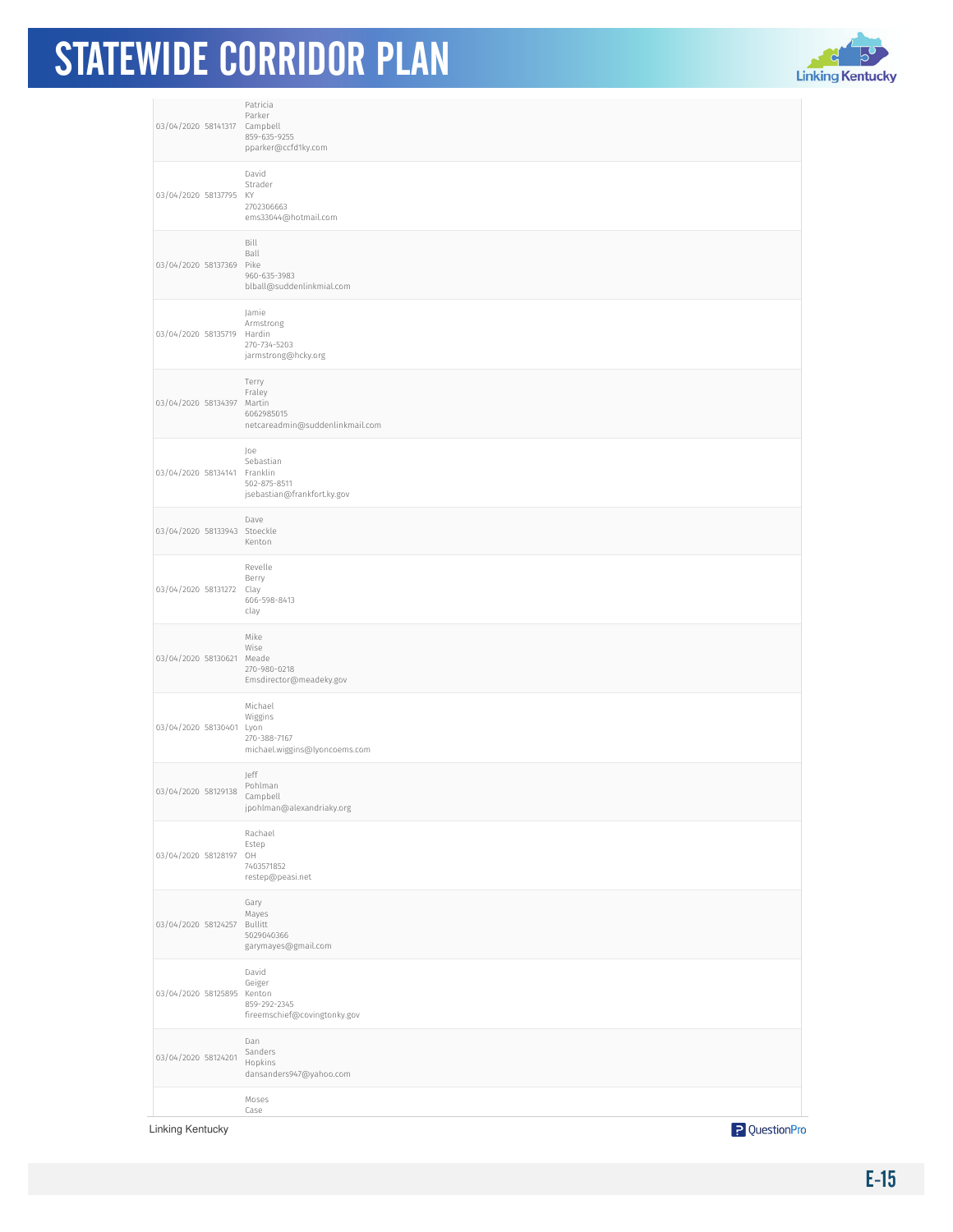

|                             | roy<br>vandiver<br>03/04/2020 58120586 Jefferson                   |
|-----------------------------|--------------------------------------------------------------------|
| 03/04/2020 58120646 estill  | wise<br>606-723-2124<br>ecemsswise@irvineonline.net                |
| 03/04/2020 58121003 Kenton  | Anthony<br>Scheben<br>8595869009<br>tscheben@hebronfire.org        |
| 03/04/2020 58120265 Morgan  | Greg<br>Gullett<br>6064775532<br>ggullett427@gmail.com             |
| 03/04/2020 58121567         | Lucas<br>Abner<br>Clinton<br>606-387-5917<br>ccems1631@gmail.com   |
| 03/04/2020 58121889 Oldham  | Keith<br>Smith<br>502-424-4333<br>keith.smith3@BHSI.com            |
| 03/04/2020 58121346 Boone   | Robert<br>Butcher<br>859-586-6161<br>rbutcher@burlingtonkyfire.org |
| 03/04/2020 58122195 Daviess | Jeremy<br>Smith<br>270-685-8440<br>jsmith@daviessky.org            |
| 03/04/2020 58121986 Kenton  | Paul<br>LaFontaine<br>859-342-7505<br>plafontaine@elsmerefd.com    |
| 03/04/2020 58123164 Ballard | TaLisa<br>Grief<br>12706655000<br>talisa.grief@ballardems.com      |
| 03/04/2020 58123528 Madison | Ronald<br>Jackson<br>859-582-4936<br>rjackson@madisoncountyems.com |
| 03/04/2020 58123306 Taylor  | Adam<br>England<br>2704695111<br>adamengland48@gmail.com           |
|                             | mitch.case@pikevilleky.gov                                         |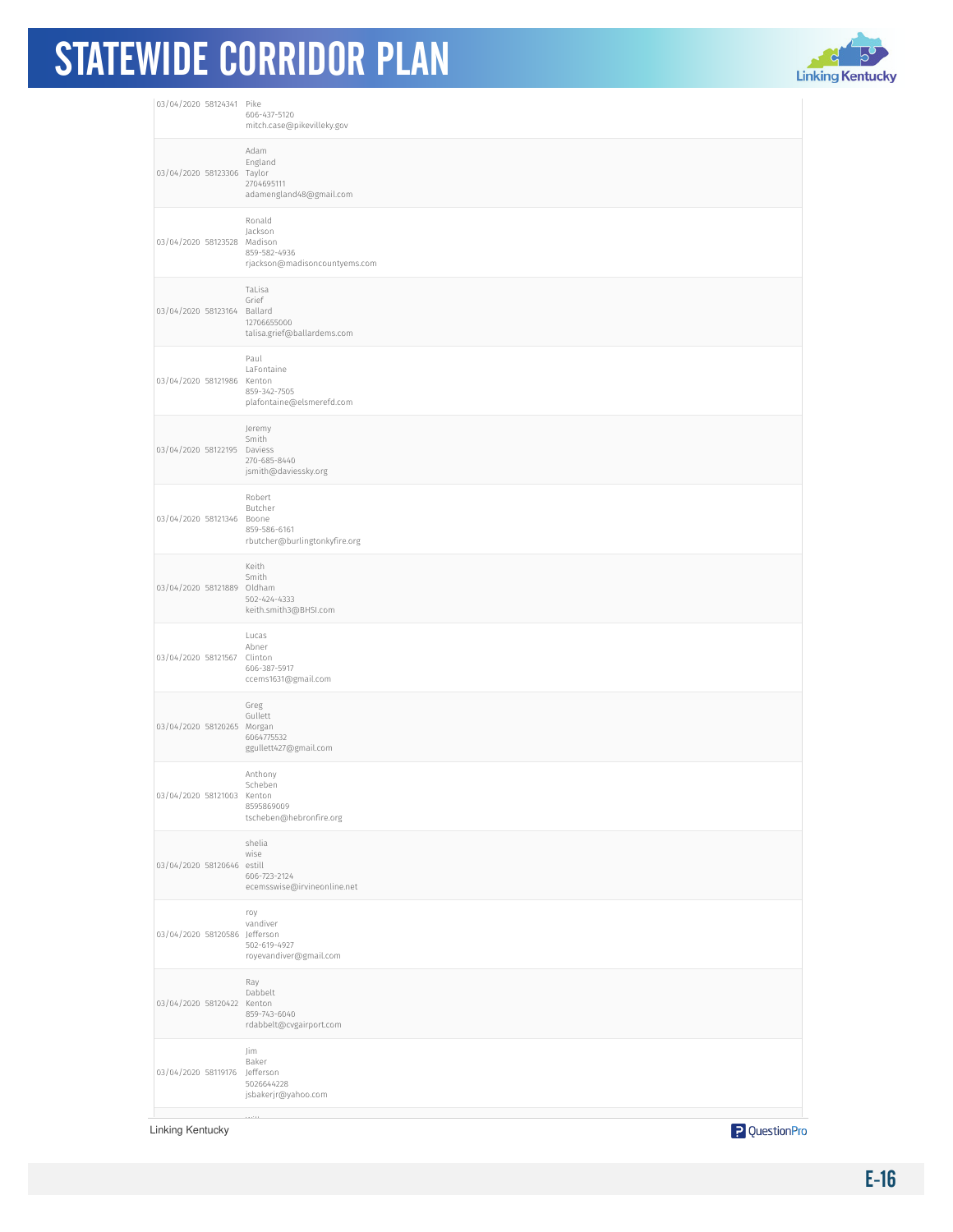

| Linking Kentucky                 | P QuestionPro                                                        |
|----------------------------------|----------------------------------------------------------------------|
| 03/03/2020 58038702 Perry        | Eunice<br>Holland<br>606-436-3158<br>eunice.holland@kradd.org        |
| 03/03/2020 58041449 Russell      | Kasey<br>Hoskins<br>270-866-4200<br>kasey@lcadd.org                  |
| 03/03/2020 58044292 Campbell     | Matt<br>Elberfeld<br>859-547-1805<br>melberfeld@campbellcountyky.gov |
| 03/03/2020 58047076 Mason        | VIcki<br>Steigleder<br>606-564-5534<br>chamber@maysvilleky.net       |
| 03/03/2020 58047428 KY           | rick<br>stiltner<br>8592273270<br>stiltner_r@bellsouth.net           |
| 03/03/2020 58047899 Mercer       | Jill<br>Cutler<br>859-734-2365<br>info@mercerchamber.com             |
| 03/03/2020 58054372 WV           | saleem<br>salameh<br>304-523-7434<br>ssalameh@kyovaipc.org           |
| 03/03/2020 58060584 Breckenridge | Patrick<br>Lucas<br>270-668-3673<br>Custer1600@yahoo.com             |
| 03/03/2020 58066840 Kenton       | Paul<br>Meier<br>859-341-7373<br>mayor@crestviewhills.com            |
| 03/03/2020 58067608 Boone        | Tom<br>Scheben<br>859-393-3513<br>tscheben@gmail.com                 |
| 03/03/2020 58074486 Waren        | Kevin<br>Bailey<br>270-925-8606<br>kbailey@planovfd.com              |
| 03/03/2020 58075073 Hardin       | Mark<br>Malone<br>270-765-2121<br>mark.malone@elizabethtownky.gov    |
| 03/03/2020 58077315 Jefferson    | Bonnie<br>Jung<br>502-245-3600<br>douglasshillsmayor@gmail.com       |
| 03/03/2020 58091466              | Carlus<br>Sallee<br>Hardin county<br>csalleeunit129@hotmail.com      |
| 03/04/2020 58119079 Madison      | Will<br>Scott-Smith<br>859-248-1813<br>will.scottsmith@gmail.com     |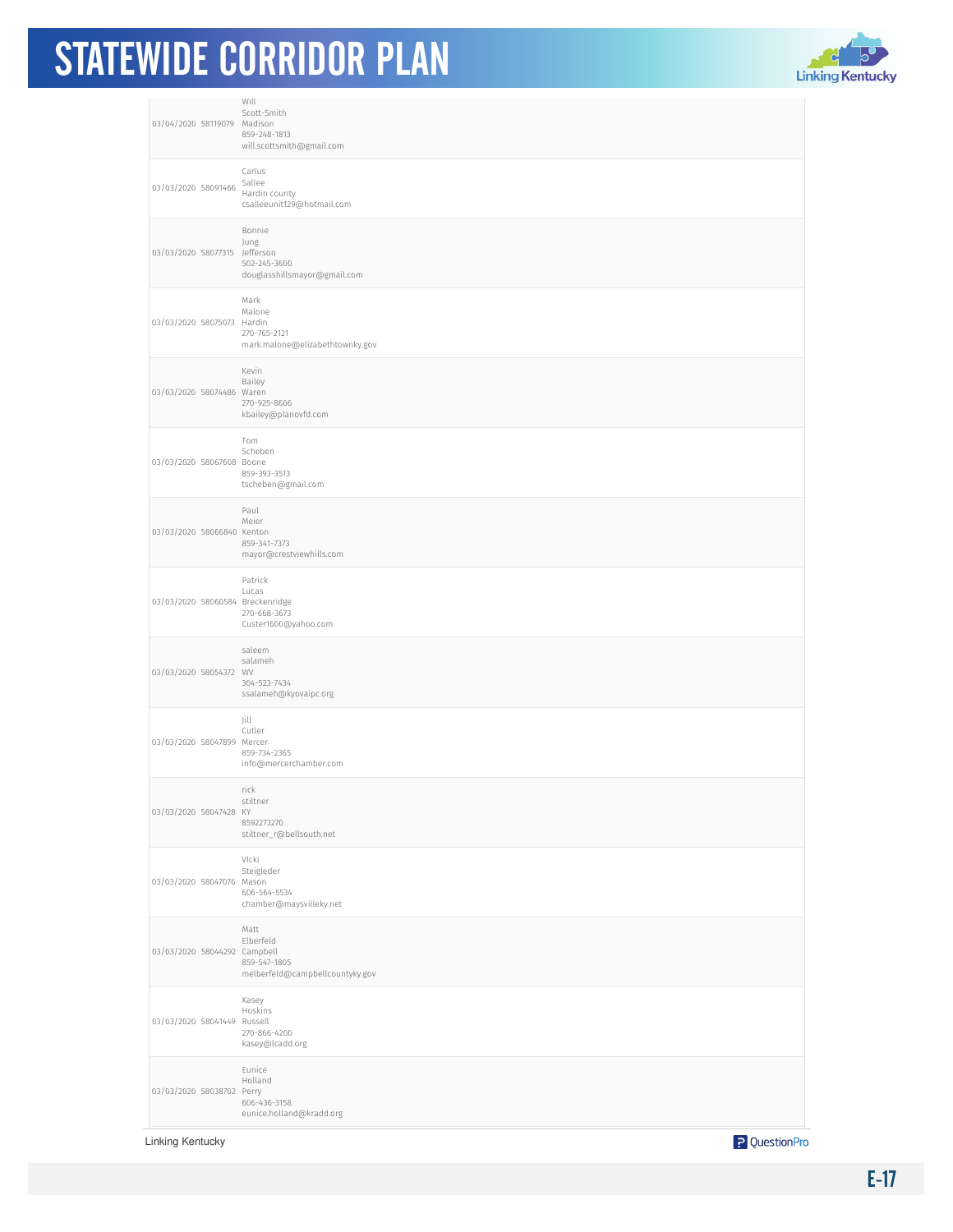

| 03/03/2020 58037800 Hardin   | Bo<br>Martin<br>270-769-2393<br>bo@ltadd.org                                                     |
|------------------------------|--------------------------------------------------------------------------------------------------|
| 03/03/2020 58035938 Martin   | Rhonda<br>Price<br>606-626-7200<br>rrpric01@yahoo.com                                            |
| 03/02/2020 58013705 Kentucky | Buddy<br>Chandler<br>2708713927<br>mattoonvfd1994@exede.net                                      |
| 03/02/2020 58013173 Logan    | Dan<br>Kemp<br>270-725-0565<br>dkemp@kempfarms.org                                               |
| 03/02/2020 58008125 Fayette  | Chuck<br>O'Neal<br>859-575-0136<br>chuck.oneal@kctcs.edu                                         |
| 03/02/2020 58007231 MONROE   | SCOTTY<br>TURNER<br>2704876776<br>scotty.turner@tompkinsvilleky.gov                              |
| 03/02/2020 58000013 Bourbon  | Daron<br>Jordan<br>8599872110<br>djordan@paris.ky.gov                                            |
| 03/02/2020 57992318 Campbell | Tim<br>Williams<br>859-341-7373<br>twilliams@crestviewhills.com                                  |
| 03/02/2020 57992573 Nicholas | Doug<br>French<br>859-707-0325<br>dfrench405@yahoo.com                                           |
| 03/02/2020 57988997 Floyd    | Les<br>Stapleton<br>606-339-5909<br>les.stapleton@prestonsburgcity.org                           |
| 03/02/2020 57988850 Spencer  | Larry<br>McClain<br>502-321-8646<br>1680 Mill Road                                               |
| 03/02/2020 57988498          | Kim<br>banta<br>Kenton<br>kim.banta@lrc.ky.gov                                                   |
| 03/02/2020 57988191 Calloway | Eric<br>Pologruto<br>270-762-0320<br>eric.pologruto@murrayky.gov                                 |
| 03/02/2020 57985176          | wharton<br>wharton<br>Jefferson<br>502-485-1695                                                  |
|                              | John<br>Lucas<br>03/02/2020 57980463 Breckinridge County<br>555-555-5555<br>john.lucas@gmail.com |
| Linking Kentucky             | P QuestionPro                                                                                    |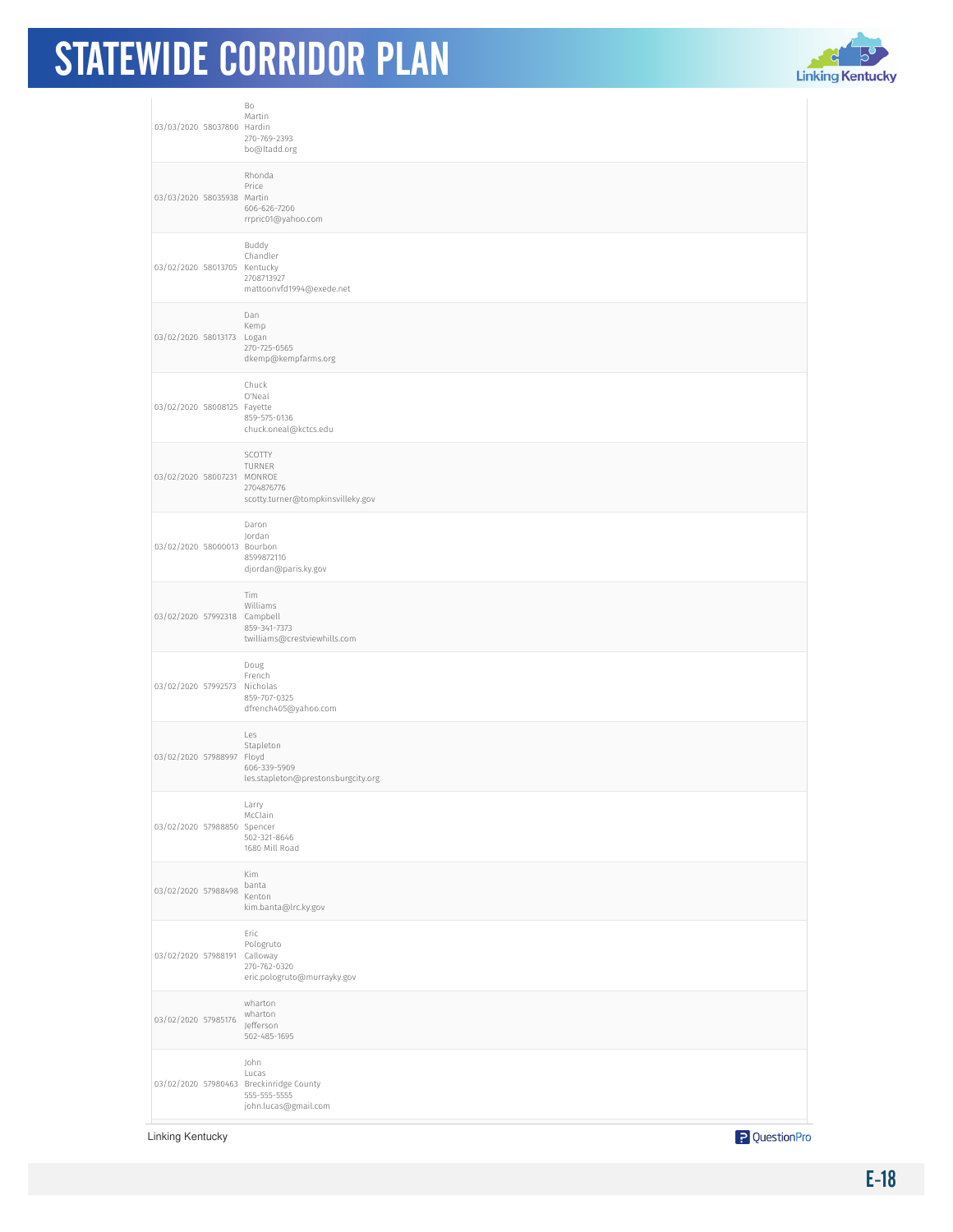

| 03/02/2020 57978993 Livingston                | James<br>Lamb<br>270-556-8385<br>jlamb@livingstonco.ky.gov               |
|-----------------------------------------------|--------------------------------------------------------------------------|
| 03/02/2020 57977698 Hopkins                   | Jack<br>Whitfield<br>270-821-8294<br>judgeexecutive@hopkinscounty.net    |
| 03/02/2020 57976702 Henderson                 | Brad<br>Schneider<br>270-826-3971<br>Bschneider@hendersonky.us           |
| 03/02/2020 57975892 Daviess                   | Pat<br>Thompson<br>270-695-9019<br>firecop402@roadrunner.com             |
| 03/02/2020 57975353 Ohio                      | Paul<br>Sandefur<br>270-274-7106<br>psandefur@bdky.us                    |
| 03/02/2020 57973540 McLean                    | Vicki<br>Hughes<br>270-486-3992<br>islandcityof@bellsouth.net            |
| 03/02/2020 57972097 Bell                      | Jason<br>Partin<br>606-246-0466<br>jpartin@frakesfire.com                |
| 03/02/2020 57968729 Kenton                    | Daniel<br>Bell<br>859-653-9536<br>Dbell@taylormillky.gov                 |
| 03/02/2020 57967731 Bourbon                   | Mark<br>Matthews<br>859-340-0117<br>bcso800@roadrunner.com               |
| 03/02/2020 57967143 KY                        | Jimmie<br>Greene<br>6063762413<br>bgreene@mccrearycounty.com             |
| 03/02/2020 57966925 Woodford                  | Tracie<br>Wright<br>859-873-4231<br>twright@woodfordcountyky.org         |
| 03/02/2020 57966317 Hopkins                   | Matt<br>Sanderson<br>270-821-5661<br>msanderson@hopkinscountysheriff.com |
| 03/02/2020 57966213 Rowan                     | William<br>Blevins<br>606-784-4333<br>rowancoems@yahoo.com               |
| 03/02/2020 57964853 Madison                   | Dean<br>Vencill<br>8593391260<br>cfd825@gmail.com                        |
| 03/02/2020 57964842 GRANT<br>Linking Kentucky | CHUCK<br>DILLS<br>859-823-7561<br>P QuestionPro                          |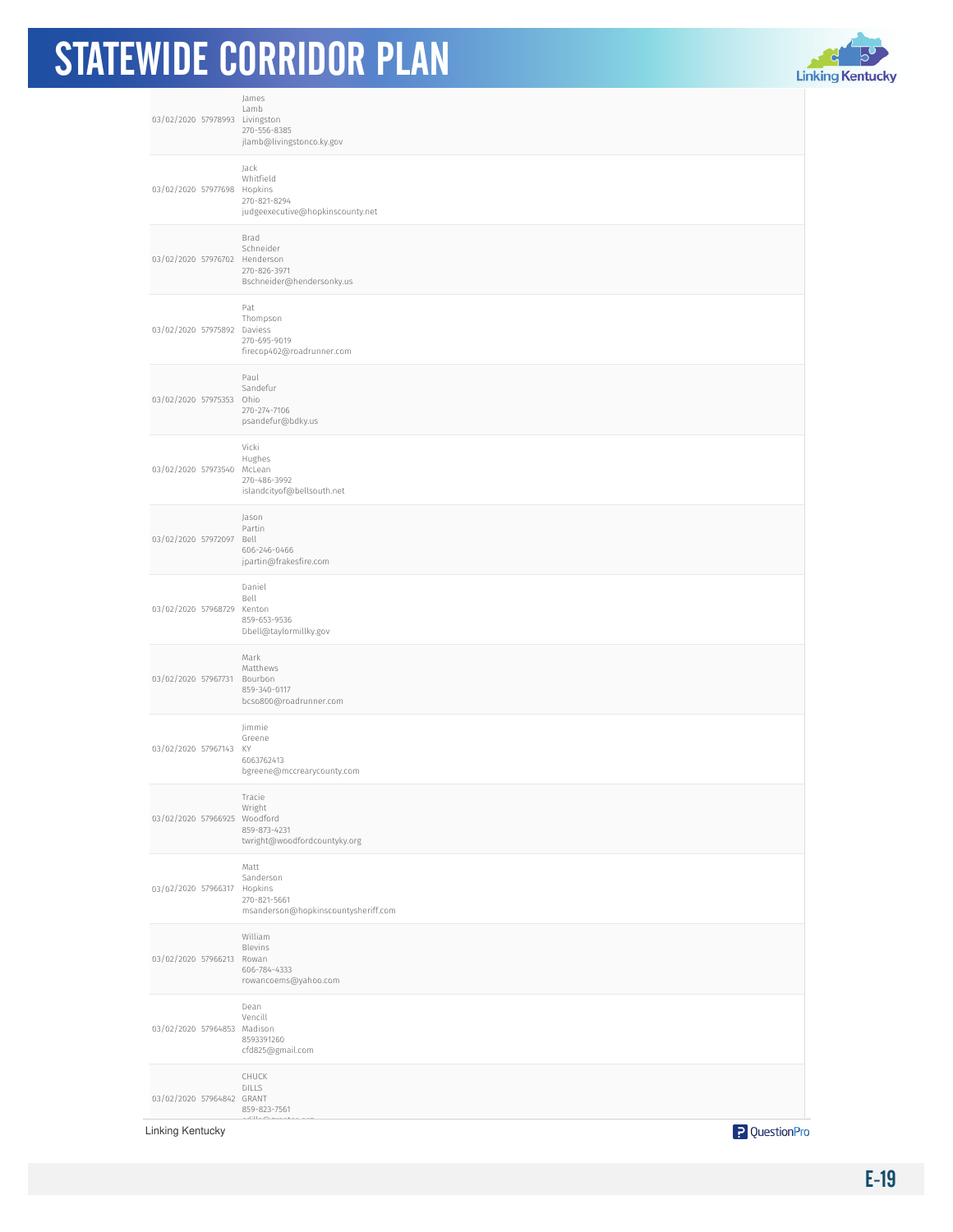

|                               | cdills@grantco.org                                                             |
|-------------------------------|--------------------------------------------------------------------------------|
| 03/02/2020 57964933           | Nathan<br>Nation<br>502-655-5701<br>tscfd5701@mw.twcbc.com                     |
| 03/02/2020 57964240 Spencer   | James<br>Tipon<br>502-639-7079<br>James.Tipton@lrc.ky.gov                      |
| 03/02/2020 57963679           | Leo<br>Miller<br>Harlan<br>6065734300<br>lmiller@leomillerengineering.com      |
| 03/02/2020 57963782 Edmonson  | Lori<br>Burnett<br>270-597-3814<br>brownsville@windstream.net                  |
| 03/02/2020 57963722 Simpson   | Mason<br>Barnes<br>270-586-7184<br>mbarnes@simpsoncounty.us                    |
| 03/02/2020 57963114           | Tom<br>Hodges<br>KY<br>2702362594<br>tom_hodges@bellsouth.net                  |
| 03/02/2020 57963098 Jefferson | Douglas<br>Recktenwald<br>502-935-3878<br>drecktenwald@prpfire.org             |
| 03/02/2020 57961885 Grant     | Lonnie<br>Kuhn<br>8592428684<br>Ki4wef@gmail.com                               |
| 03/02/2020 57961815 Jefferson | John<br>Vaughan<br>502-216-3697<br>john.vaughan@lehighhanson.com               |
| 03/02/2020 57961507           | Rob<br>Rothenburger<br>Kentucky<br>502-564-8100<br>Rob.Rothenburger@lrc.ky.gov |
| 03/02/2020 57960271 Campbell  | Eric<br>Haas<br>513-739-4227<br>erichaas4227@gmail.com                         |
| 03/02/2020 57961204 Jefferson | Andy<br>Longstreet<br>502-245-7555<br>alongstreet@amfems.org                   |
| 03/02/2020 57960611 KY        | Scott<br>Wilson<br>2708603333<br>scottwilson63@bellsouth.net                   |
| 03/02/2020 57960776 Hardin    | David<br>Walters<br>270-737-2494<br>rineyvillefire@gmail.com                   |
| 03/02/2020 57960159 Oldham    | David<br>Voegele                                                               |
| Linking Kentucky              | noccoon<br><b>P</b> QuestionPro                                                |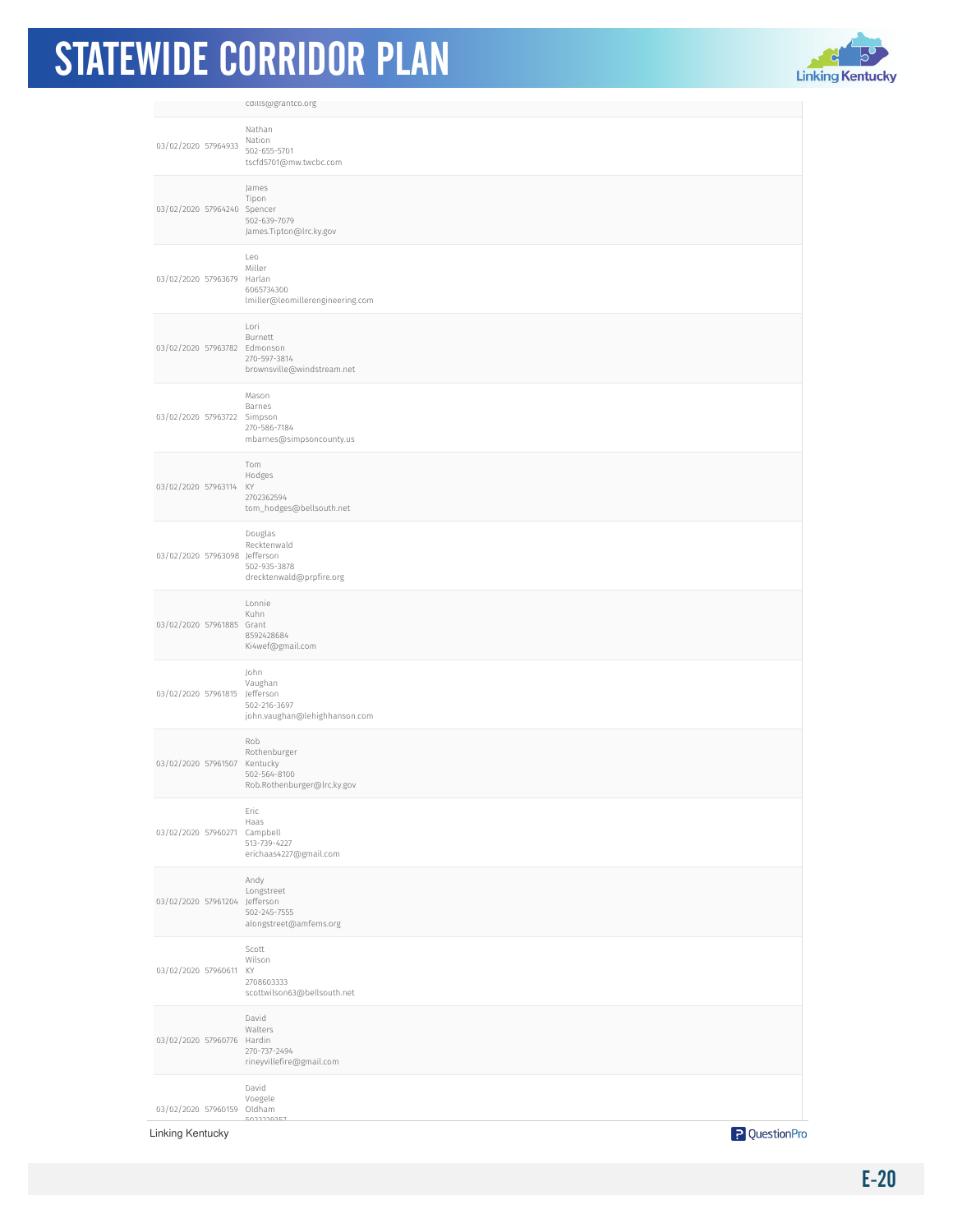

|                                | JULLLLJJJ/<br>dvoegele@oldhamcountyky.gov                           |
|--------------------------------|---------------------------------------------------------------------|
| 03/02/2020 57959766 Rockcastle | Bryan<br>Mullins<br>8596613015<br>BryanMullins7@Gmail.com           |
| 03/02/2020 57959904 Washington | timothy<br>graves<br>8593365410<br>washcofc@kyol.net                |
| 03/02/2020 57959827 Trigg      | Lucy<br>Kyler<br>270-522-8459<br>tctreasurer@att.net                |
| 03/02/2020 57959147            | David<br>Tilford<br>Jefferson<br>dwtilford@bellsouth.net            |
| 03/02/2020 57959527            | Stephen<br>Kyle<br>McCracken<br>270-444-8521<br>skyle@paducahky.gov |
| 03/02/2020 57958560 Letcher    | Jason<br>Back<br>606-633-2129<br>Jback@letchercounty.ky.gov         |
| 03/02/2020 57958075 Allen      | Dennis<br>Harper<br>270-237-3626<br>dennis@allencountykentucky.com  |
| 03/02/2020 57958463 Gallatin   | Lesa<br>Bullard<br>859-393-1807<br>lbullard@gallatinfiscalcourt.com |
| 03/02/2020 57958468 Whitley    | Brandon<br>Woods<br>606-521-9423<br>breidw@hotmail.com              |
| 03/02/2020 57958149            | Keenan<br>Durall<br>Muhlenberg<br>2702258022<br>K.durall@yahoo.com  |
| 03/02/2020 57958207 Laurel     | Jessica<br>Bray<br>606-864-7391<br>jessicab@cvadd.org               |
| 02/20/2020 57230698            | test<br>test<br>test<br>999-999-9999<br>SSS@XXXX                    |
| 02/20/2020 57217776 Jefferson  | Ed<br>Green<br>502-544-2917<br>eavert@yahoo.com                     |
| 01/27/2020 54404677            | test<br>test<br>jefferson<br>859-999-9999<br>amanda.spencer@ky.gov  |
| 01/25/2020 54363355 Favette    | Steve<br>De Witte                                                   |
| Linking Kentucky               | P QuestionPro                                                       |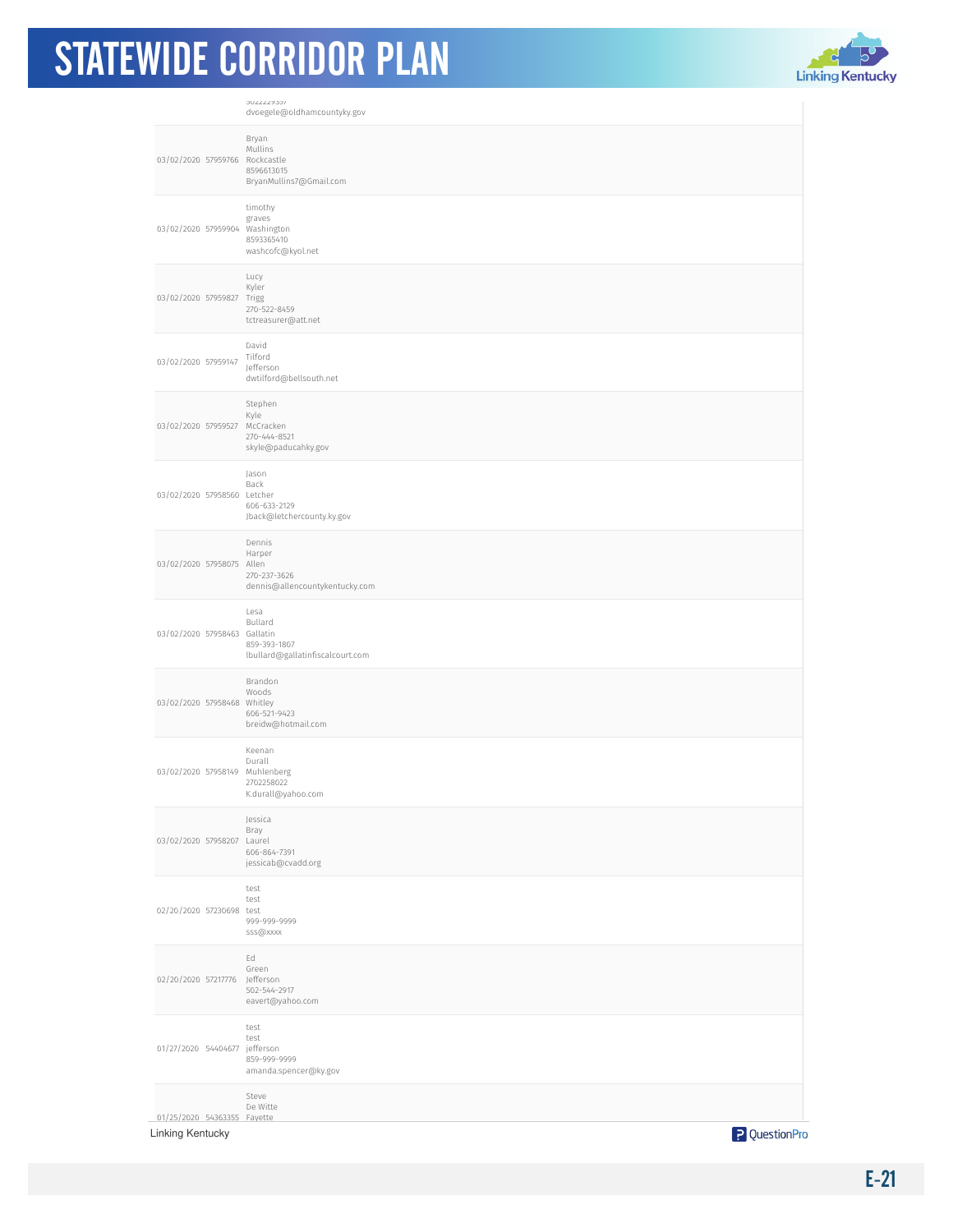

01/25/2020 54363355 Fayette 502-782-5056 stephen.dewitte@ky.gov 01/25/2020 54356315 test test

test

#### Which of the following best describes your role:



| Answer                            | Count          | Percent  | 20% | 40% | 60% | 80% | 100% |
|-----------------------------------|----------------|----------|-----|-----|-----|-----|------|
| ADD/MPO representative            | 15             | 5.84%    |     |     |     |     |      |
| Business/community leader         | 14             | 5.45%    |     |     |     |     |      |
| Economic development leader       | $\overline{2}$ | $0.78\%$ |     |     |     |     |      |
| Elected official (state)          | 5              | 1.95%    |     |     |     |     |      |
| Elected official (county)         | 27             | 10.51%   |     |     |     |     |      |
| Elected official (municipal)      | 29             | 11.28%   |     |     |     |     |      |
| Transportation professional       | 14             | 5.45%    |     |     |     |     |      |
| <b>Emergency Medical Services</b> | 104            | 40.47%   |     |     |     |     |      |
| Other                             | 47             | 18.29%   |     |     |     |     |      |
| Total                             | 257            | 100 %    |     |     |     |     |      |

Which of the following best describes your role: - Text Data for Other

Linking Kentucky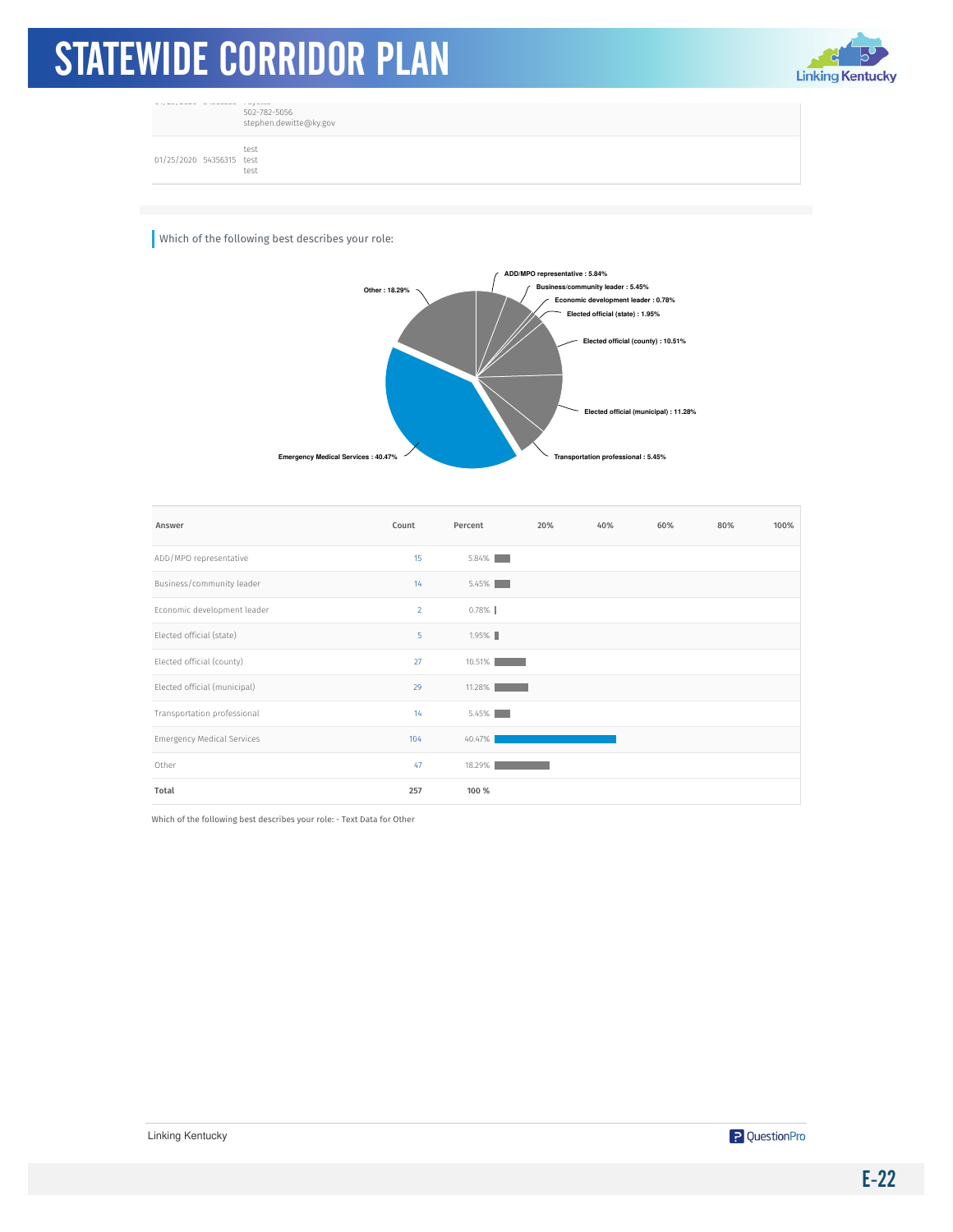

| 03/19/2020 59240021 Fire Dept.         |                                                           |
|----------------------------------------|-----------------------------------------------------------|
| 03/19/2020 59222996 Fire chief         |                                                           |
| 03/17/2020 59079869 City Manager       |                                                           |
| 03/14/2020 58911904 Just a regular joe |                                                           |
|                                        | 03/12/2020 58752506 Appointed Official (municipal)        |
|                                        | 03/12/2020 58746107 appointed official (municipal)        |
|                                        | 03/12/2020 58728667 Deputy Judge Executive                |
| 03/12/2020 58727447 City Treasurer     |                                                           |
| 03/12/2020 58726861 Lo                 |                                                           |
| 03/12/2020 58722922 Firefighters       |                                                           |
|                                        | 03/11/2020 58697683 Appointed Official (City)             |
| 03/11/2020 58692672 Fire Chief         |                                                           |
| 03/11/2020 58692304 Fire Chief         |                                                           |
|                                        | 03/11/2020 58691874 Local Government Manager              |
|                                        | 03/11/2020 58691144 City Administrator                    |
|                                        | 03/10/2020 58622397 Emergency Services                    |
|                                        | 03/05/2020 58199841 Maintenance Supervisor                |
| 03/04/2020 58129138 Fire/EMS Chief     |                                                           |
|                                        |                                                           |
| 03/04/2020 58122195 Fire Chief         |                                                           |
| 03/03/2020 58075073 Fire Chief         |                                                           |
| 03/03/2020 58060584 Nobody             |                                                           |
|                                        | 03/03/2020 58044292 Deputy Judge/Executive (County staff) |
| 03/02/2020 58013705 Fire department    |                                                           |
| 03/02/2020 58013173 Fire Chief         |                                                           |
| 03/02/2020 58000013 City Manager       |                                                           |
|                                        | 03/02/2020 57996565 Appointed municipal office            |
|                                        | 03/02/2020 57992573 Emergency Management                  |
| 03/02/2020 57988191 Fire Chief         |                                                           |
|                                        | 03/02/2020 57967731 Retired elected law enforcement       |
|                                        | 03/02/2020 57964853 Emergency services / public safety    |
| 03/02/2020 57964933 fire chief         |                                                           |
|                                        | 03/02/2020 57963782 CITY CLERK/TREASURER                  |
|                                        | 03/02/2020 57960611 Farmer/Volunteer Fire Chief           |
| 03/02/2020 57959766 Fire Department    |                                                           |
| 03/02/2020 57959827 public official    |                                                           |

#### If selected "other" please list:

03/19/2020 59240021 Fire Dept.

Linking Kentucky